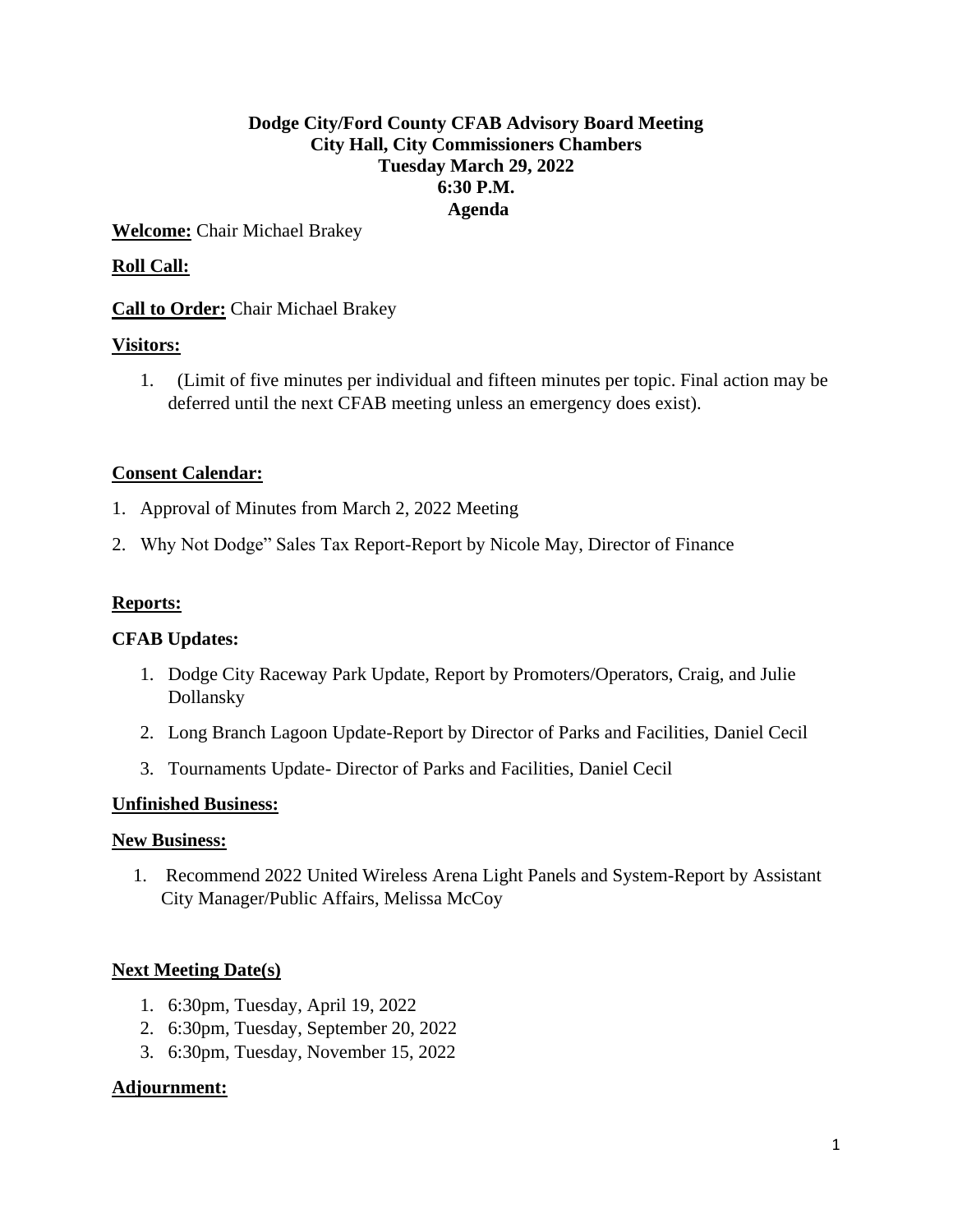# **Dodge City/Ford County CFAB Advisory Board Meeting City Hall, City Commissioners Chambers Tuesday, 2022 6:30 P.M. Minutes**

### **Welcome:** Chair Michael Brakey

**Roll Call:** Michael Brakey, Paige Bangerter, Angela Unruh, Mike Laskowsky, Martha Mendoza, (absent), Hugo Rodela, Hugo Garcia, City Commissioner Rick Sowers, (absent), County Commissioner Kenneth Snook, City Manager Nick Hernandez (absent), and County Administrator JD Gilbert (absent)

**Amendment to the Agenda:** Michael Brakey made a motion to amend the agenda to include a recommendation to restore the slides at Long Branch Lagoon. Hugo Rodela seconded. The motion passed 5-0.

# **Call to Order:** Chair Michael Brakey

# **Visitors:**

**1. Young Guns Youth Rodeo Update-** Representatives from Young Guns (YG) Youth Rodeo provided an update on their 2021-2022 season. They reported that they have grown from 120 members in their first year to 347 members currently. Participant age rages from six and under up to 18 years of age. They run the event in two separate arenas at a time and the event is held over five weekends throughout the year at the Western State Bank Expo. Their awards banquet was at United Wireless Arena with over 1000 people in attendance and \$175,000 in prizes. Justin McKee from the Cowboy Channel was the guest speaker and he showcased YG on the "Western Sports Roundup". YG receives funding to help support the five rodeo events through CFAB Organizational Funding.

### **Consent Calendar:**

1. Approval of Minutes from January 10, 2022 Meeting.

Angela Unruh made a motion to approve the consent calendar as presented and Mike Laskowsky seconded. The motion passed 5-0.

### **Unfinished Business:**

1. There was no unfinished business

### **New Business:**

1. **Recommend United Wireless Arena Ribbon and Video Board Replacement-Report by Assistant City Manager/Public Affairs, Melissa McCoy.** Ms. McCoy provided an overview of the staff recommendation for the replacement of the ribbon boards, screens and associated hardware and software by Daktronics at United Wireless Arena. The existing ribbon board and screens are now ten years old and have been failing and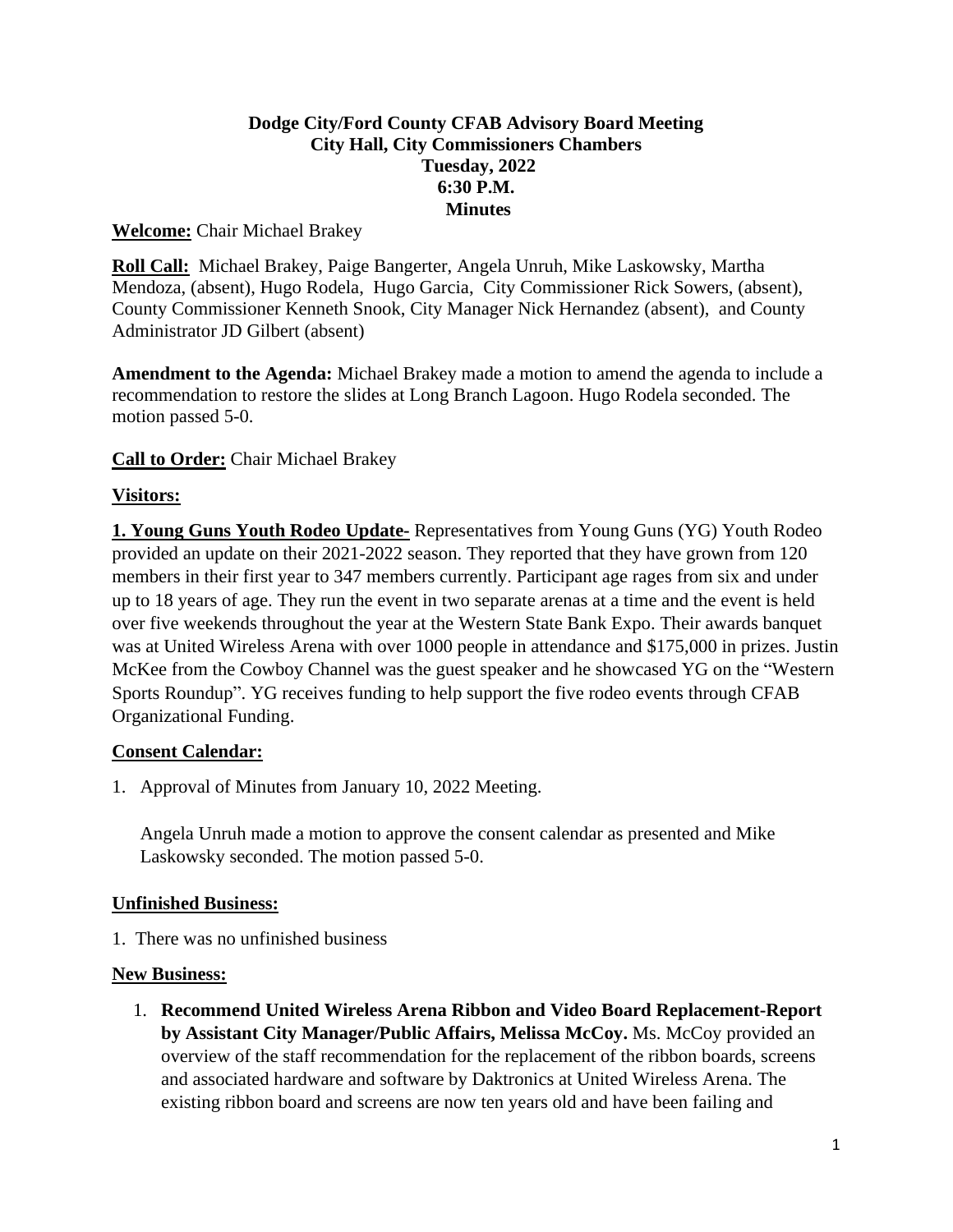replacement parts for repairs are no longer available. The project was authorized as a sole source bid by the City Commission since there are very few vendors in the market that offer this specialized technology. Daktronics is the industry leader for this type of equipment. The project will be paid for with a short-term bond that has a five-year payoff.

Michael Brakey made a motion to recommend approval to the City and County Commission for the purchase of the ribbon board, screens and associated hardware and software from Daktronics for \$1,474,492. Angela Unruh seconded. The motion passed 6-0.

**2. Recommend approval of the slide restoration project for Long Branch Lagoon, Report by the Director of Parks and Facilities, Daniel Cecil.** Mr. Cecil presented background on the current issues with the slides and the need for restoration. The recommended project will include painting the exterior of the slides, waxing, applying a gel coat as needed and sealing any joints or seams that may be leaking. Whitewater was the high bid but is the manufacturer of the five of the six slides and is the sole proprietor of the colors. They will also recommission the slides and work will be complete by May 15 in time for the 2022 season.

Angela Unruh made a motion to approve the Long Branch Lagoon slide restoration project from Whitewater West Industries in the amount of \$121,800 and to pay for the project from sales tax fund. Hugo Rodela seconded the motion. The motion passed 6-0.

### **Next Meeting Date(s):**

- 1. 6:30pm, Tuesday, March 22, 2022
- 2. 6:30pm, Tuesday, April 19, 2022
- 3. 6:30pm, Tuesday, September 20, 2022
- 4. 6:30pm, Tuesday, November 15, 2022

#### **Adjournment:**

Paige Bangerter made a motion to adjourn and Angela Unruh seconded. The motion passed unanimously.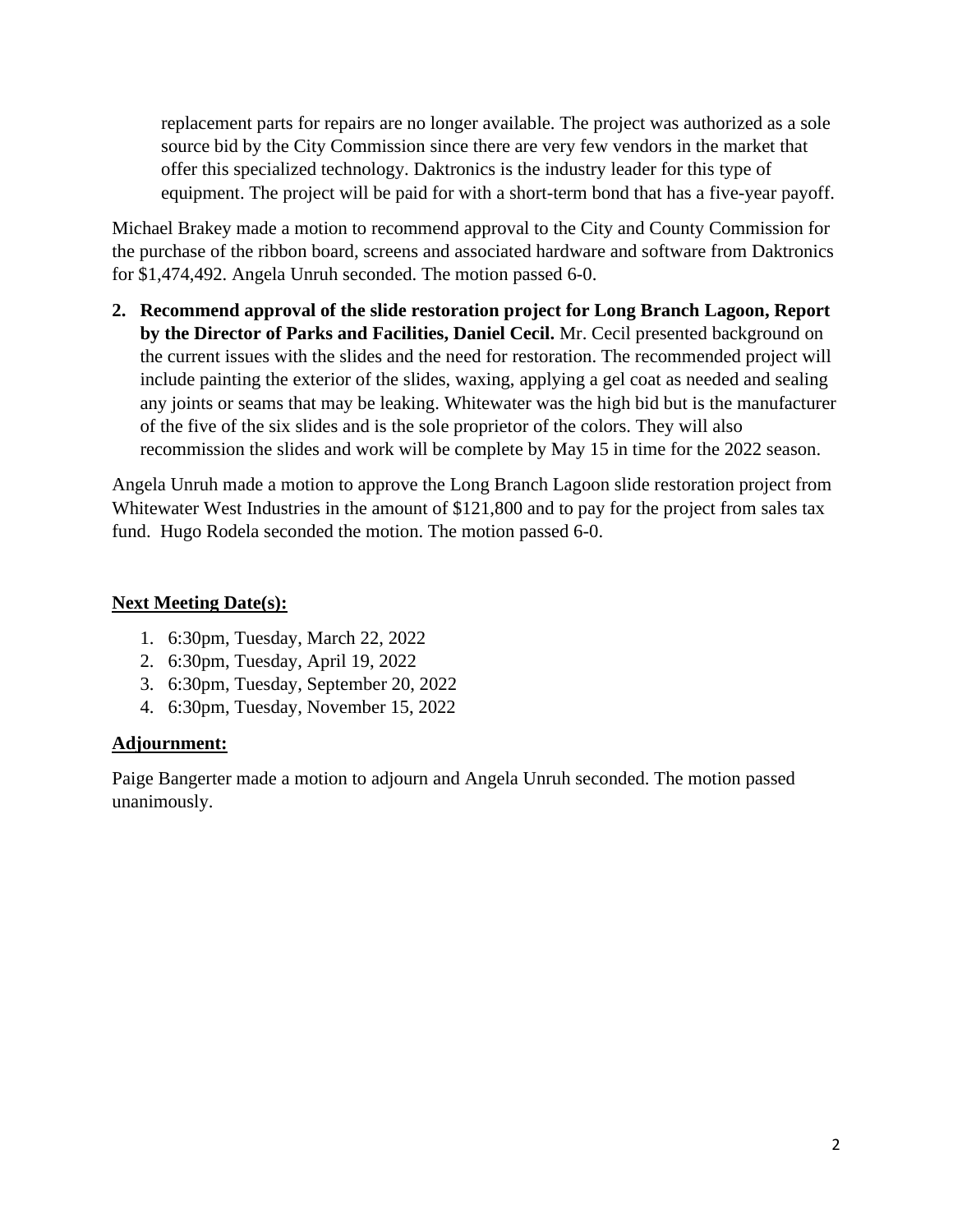| Ë<br>Σ<br>۱Ŋ°<br>Ξ<br>╦<br>SHEET<br>PROJECT<br><b>EmP</b><br>ă<br>ς<br>ž<br>ુ<br>S TA:<br>ć<br>ŭ<br>ā |
|-------------------------------------------------------------------------------------------------------|
|-------------------------------------------------------------------------------------------------------|

|                                                                      |                   |                                          | SALES TAX PROJECT FUNDS<br>ENDING December 2021 |                      |               |                                |                                               |                                             |
|----------------------------------------------------------------------|-------------------|------------------------------------------|-------------------------------------------------|----------------------|---------------|--------------------------------|-----------------------------------------------|---------------------------------------------|
|                                                                      | Operating<br>Fund | Organizational<br>Funding<br><u>Fund</u> | & Replacement<br>ST-Depr.<br>Fund               | Event<br><u>Fund</u> | Depot<br>Fund | Account-SEC<br>Service<br>Debt | Debt Service<br><b>Water Park</b><br>Account- | PROJECTS FUNDS<br>SALES TAX<br><b>TOTAL</b> |
| Assets<br><b>ASSETS</b>                                              |                   |                                          |                                                 |                      |               |                                |                                               |                                             |
| Cash - Reserve<br>Cash                                               | 1,125,151.78      | 287,777.79                               | 892,618.41                                      | 14, 127.59           | 660,872.79    | 9,420.67<br>3,313,548.17       | (99.92)<br>670,818.80                         | 2,989,869.11<br>3,984,366.97                |
| Cash - 2016 REF Bonds Debt Service                                   |                   |                                          |                                                 |                      |               | 1,107,172.38                   | 408,228.31                                    | 1,515,400.69                                |
| Cash - Cost of Issuance                                              |                   |                                          |                                                 |                      |               | 4,344.63                       | 1.15                                          | 4,345.78                                    |
| Miscellaneous Receivable                                             | (61.41)           |                                          |                                                 |                      | 2,140.25      |                                |                                               | 2,078.84                                    |
| Sales Tax Receivable                                                 |                   |                                          | ٤.                                              |                      |               |                                |                                               |                                             |
| Deferred Bond Issuance Costs                                         |                   |                                          |                                                 |                      |               |                                |                                               |                                             |
| <b>LIABILITIES &amp; FUND BALANCE</b><br>TOTAL ASSETS<br>Liabilities | 1,125,090.37      | <b>6Z.</b><br>287,77                     | 892, 618.41                                     | 14, 127.59           | 663,013.04    | 4,434,485.85                   | 1,078,948.34                                  | 8,496,061.39                                |
| Accounts Payable                                                     | 11,361.54         |                                          | 100.04                                          |                      | 7,510.23      |                                |                                               | 18,971.81                                   |
| Retainage Payable                                                    |                   |                                          |                                                 |                      |               |                                |                                               |                                             |
| Salaries Payable                                                     | 2,503.69          |                                          |                                                 |                      | 612.55        |                                |                                               | 3,116.24                                    |
| Sales Tax Payable                                                    | 38.28             |                                          |                                                 |                      |               |                                |                                               | 38.28                                       |
| Compensated Absenses Payable                                         |                   |                                          |                                                 |                      |               |                                |                                               |                                             |
| Accrued Interest Payable                                             |                   |                                          |                                                 |                      |               |                                |                                               |                                             |
| Deferred Gain on Refunding                                           |                   |                                          |                                                 |                      |               |                                |                                               |                                             |
| <b>Bond Premium</b>                                                  |                   |                                          |                                                 |                      |               |                                |                                               |                                             |
| Unamortized Bond Discount                                            |                   |                                          |                                                 |                      |               |                                |                                               |                                             |
| Bonds Payable-Current                                                |                   |                                          |                                                 |                      |               |                                |                                               |                                             |
| Bonds Payable-Non-Current                                            |                   |                                          |                                                 |                      |               |                                |                                               |                                             |
| TOTAL LIABILITIES<br><b>Total Current Liabilities</b>                | 13,903.51         |                                          | 100.04                                          |                      | 8,122.78      |                                |                                               | 22,126.33                                   |
| FUND BALAN                                                           | 1,111,186.86      | 287,777.79                               | 892,518.37                                      | 14,127.59            | 654,890.26    | 4,434,485.85                   | 1,078,948.34                                  | 8,473,935.06                                |
| Reserve for Encumbrances                                             |                   |                                          |                                                 |                      |               |                                |                                               |                                             |
| Net Capital Assets-Related Debt                                      |                   |                                          | 1                                               | ï                    |               |                                |                                               |                                             |
| Unused debt proceeds                                                 |                   |                                          |                                                 |                      |               |                                |                                               |                                             |
| <b>Total Fund Equity</b>                                             | 1,111,186.86      | 287,777.79                               | 892,518.37                                      | 14,127.59            | 654,890.26    | 4,434,485.85                   | 1,078,948.34                                  | 8,473,935.06                                |
| TOTAL LIABILITIES AND FUND EQUITY                                    | ,125,090.37       | 287,777.79                               | 892,618.41                                      | 14, 127.59           | 663,013.04    | 4,434,485.85                   | 1,078,948.34                                  | 8,496,061.39                                |
|                                                                      |                   |                                          |                                                 |                      |               |                                |                                               |                                             |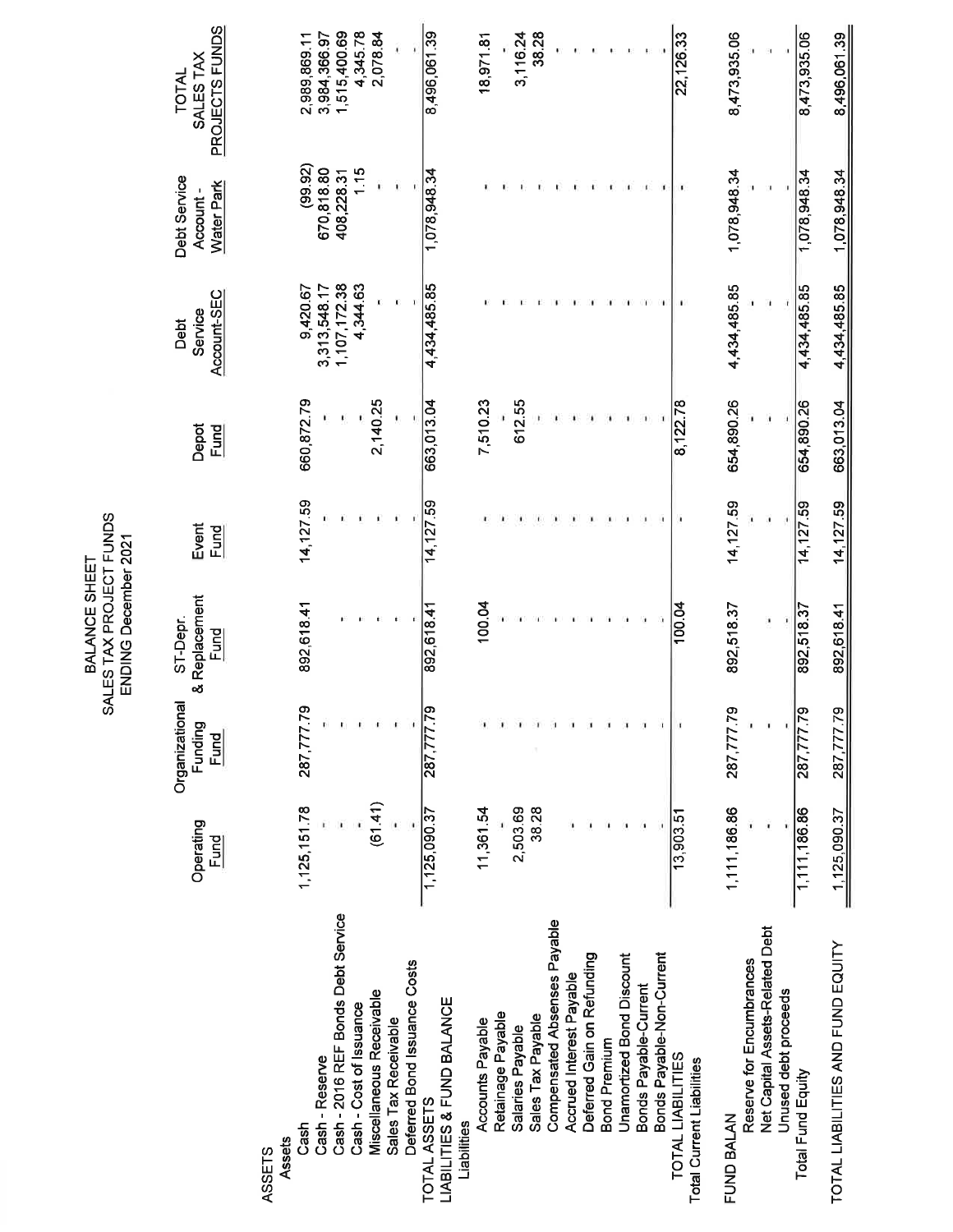|                                                |                                                          | December 31, 2021                                        |                                                       |                                                       |                                    |                   |
|------------------------------------------------|----------------------------------------------------------|----------------------------------------------------------|-------------------------------------------------------|-------------------------------------------------------|------------------------------------|-------------------|
|                                                | <b>Current Month</b><br>(December 2021)<br><b>Actual</b> | <b>Current Month</b><br>(December 2021)<br><b>Budget</b> | (Jan-Dec 2021)<br><b>Current YTD</b><br><b>Actual</b> | (Jan-Dec 2021)<br><b>Current YTD</b><br><b>Budget</b> | FY 2021<br><b>Budget</b><br>Annual |                   |
| OPERATING FUND-SALES TAX PROJECTS              |                                                          |                                                          |                                                       |                                                       |                                    |                   |
| Revenues                                       |                                                          |                                                          |                                                       |                                                       |                                    |                   |
| Sales Tax                                      | 676,439.58                                               | 508,810.00                                               | 7,086,250.10                                          | 6,105,720.00                                          | 6,105,720.00                       | 116.06%           |
| <b>Investment Earnings</b>                     | 95.43                                                    | 587.00                                                   | 416.52                                                | 7,000.00                                              | 7,000.00                           | 5.95%             |
| Field Sports Revenues                          |                                                          | 10,424.00                                                | 64,803.47                                             | 125,000.00                                            | 125,000.00                         | 51.84%            |
| Racetrack Revenues                             |                                                          |                                                          |                                                       |                                                       |                                    | 0.00%             |
| Miscellaneous                                  |                                                          | 786.00                                                   | 6,375.00                                              | 9,300.00                                              | 9,300.00                           | 68.55%            |
| Longbranch Lagoon                              | 842.41                                                   | 40.011.00                                                | 330,028.19                                            | 480.000.00                                            | 480,000.00                         | 68.76%            |
| <b>Total Revenues</b>                          | 377.42<br>677.                                           | 560,618.00                                               | 7,487,873.28                                          | 6,727,020.00                                          | 6,727,020.00                       | 111.31%           |
| <b>Field Sports</b><br>Expenditures            |                                                          |                                                          |                                                       |                                                       |                                    |                   |
| Personnel Services                             | 28,25045                                                 | 22,316.00                                                | 219,822.28                                            | 267,341.00                                            | 267,341.00                         | 82.23%            |
| Contractual Services                           | ,351.26<br>တ် က                                          | 8,210.00                                                 | 118,783.38                                            | 97,750.00                                             | 97,750.00                          | 121.52%           |
| Commodities                                    | 665.56                                                   | 6,768.00                                                 | 70,990.99                                             | 80,600.00                                             | 80,600.00                          | 88.08%<br>#DIV/0! |
| Capital                                        | 505.58<br>$\frac{1}{6}$                                  | 17,648.00                                                |                                                       | 211,490.00                                            | 211,490.00                         | 73.64%            |
| Field Sports-Tournaments<br>Total-Field Sports | 772.85<br>60                                             | 54,942.00                                                | 565,332.68<br>155,736.03                              | 657,181.00                                            | 657,181.00                         | 8602%             |
| Administration                                 |                                                          |                                                          |                                                       |                                                       |                                    |                   |
| <b>Contractual Services</b>                    |                                                          | 72,123.00                                                | 860,200.00                                            | 865,300.00                                            | 865,300.00                         | 99.41%            |
| Commodities                                    |                                                          |                                                          |                                                       |                                                       |                                    | 0.00%             |
| Capital                                        |                                                          |                                                          |                                                       |                                                       |                                    | 0.00%             |
| Bond Payment Transfers                         | 00.00<br>100                                             | 282,340.00                                               | 3,313,005.14                                          | 3,388,047.00                                          | 3,388,047.00                       | 97.79%            |
| Transfer to Dev & Growth                       |                                                          |                                                          |                                                       |                                                       |                                    | 0.00%             |
| Interest                                       |                                                          |                                                          |                                                       |                                                       |                                    | 0.00%             |
| Transfer to Depr & Repl                        |                                                          |                                                          |                                                       |                                                       |                                    | #DIV/0!           |
| Other                                          |                                                          | 237.00                                                   | 2,558.00                                              | 2,800.00                                              | 2,800.00                           | 91.36%            |
| Total-Administration                           | 100,000.00                                               | 354,700.00                                               | 4, 175, 763 14                                        | 4,256,147.00                                          | 4,256,147.00                       | 98.11%            |

SALES TAX PROJECT FUND<br>STATEMENT OF REVENUE AND EXPENDITURES<br>BUDGET PERFORMANCE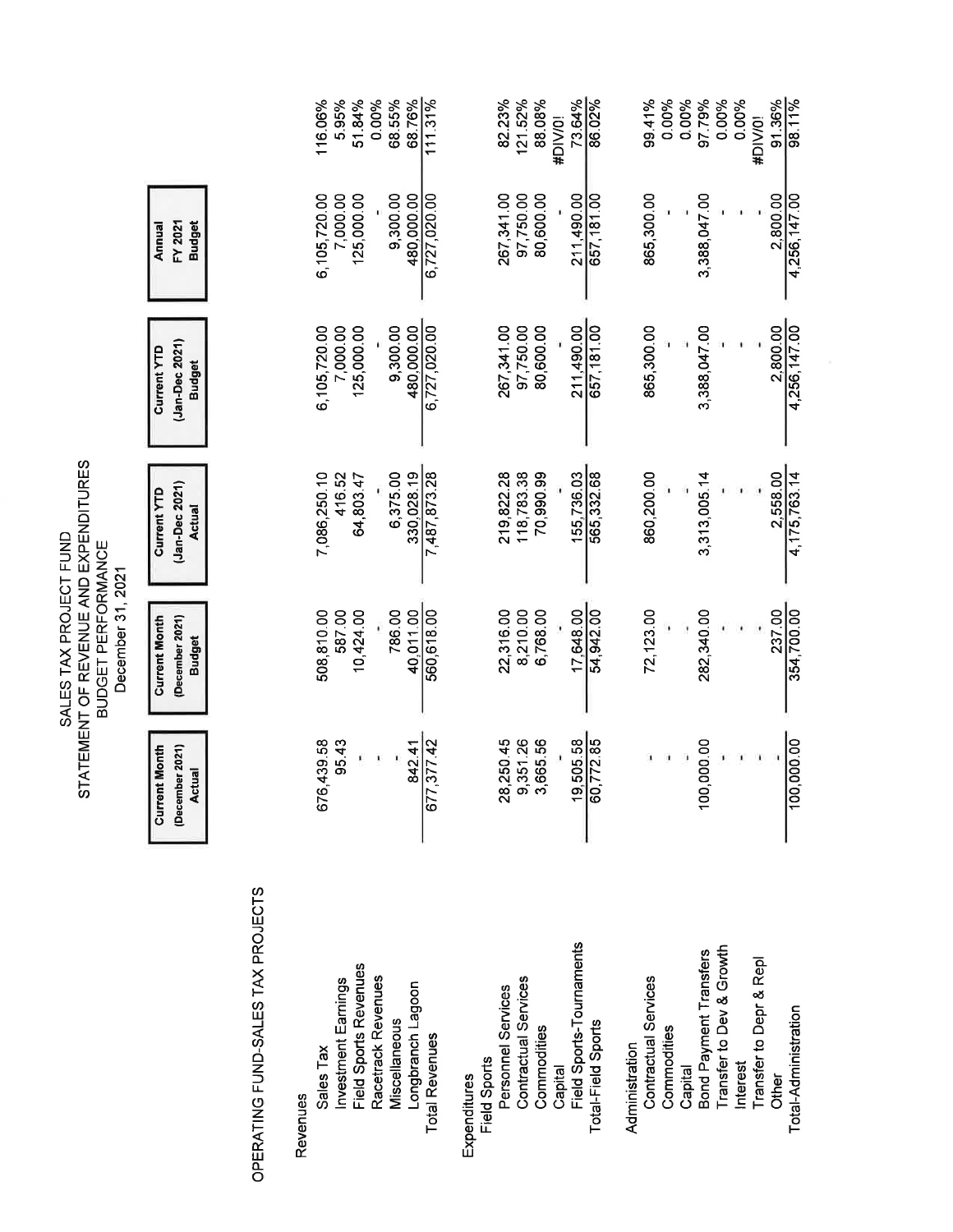| Special Events Centers<br>Contractual | 48.00      | 74,625.00    | 825,743.82   | 895,500.00    | 895,500.00    | 92.21%   |
|---------------------------------------|------------|--------------|--------------|---------------|---------------|----------|
| Insurance & Electric                  | 3,885.90   | 3,674.00     | 43.635.66    | 44,000.00     | 44,000.00     | 99.17%   |
| Other                                 |            | 17.00        | 2,560.90     | 160.00        | 160.00        | 1600.56% |
| Capital Outlay                        | 60,000.00  | 1.674.00     | 25.266.88    | 20,000.00     | 20.000.00     | 626.33%  |
| Total-Special Events Centers          | 63,933.90  | 79,990.00    | 997,207.26   | 959,660.00    | 959,660.00    | 103.91%  |
| Facilities Maintenance                |            |              |              |               |               |          |
| Personnel Services                    |            | 1,174.00     | 4,143.05     | 14,000.00     | 14,000.00     | 29.59%   |
| Contractual Services                  |            |              | 2,509.09     |               |               | 0.00%    |
| Commodities                           |            | 623.00       | 1.716.70     | 7,300.00      | 7,300.00      | 23.52%   |
| Total-Facilities Maintenance          |            | 1,797.00     | 8,368.84     | 21,300.00     | 21,300.00     | 39.29%   |
| Raceway Park                          |            |              |              |               |               |          |
| Personnel Services                    |            | 911.00       | 3,710.88     | 10.800.00     | 10,800.00     | 34.36%   |
| Contractual Services                  | 32,370.38  | 26,657.00    | 407,864.90   | 319,400.00    | 319,400.00    | 127.70%  |
| Commodities                           | 4.87       | 571.00       | 32,141.59    | 6.500.00      | 6.500.00      | 494.49%  |
| Capital Outlay                        |            | 612.00       | 16,631.00    | 7,300.00      | 7,300.00      | 227.82%  |
| Total-Raceway Park                    | 32, 375.25 | 28,751.00    | 460,348.37   | 344,000.00    | 344,000.00    | 133.82%  |
| Outdoor Regional Aquatics Facility    |            |              |              |               |               |          |
| Personnel Services                    |            |              |              |               |               | #DIV/0!  |
| Contractual Services                  | 21,813.14  | 49,896.00    | 513,697.98   | 598,400.00    | 598,400.00    | 85.85%   |
| Commodities                           | 3,508.90   | 1,049.00     | 37.606.91    | 12,500.00     | 12,500.00     | 300.86%  |
| Capital Outlay                        |            |              | 6,848.00     |               |               | #DIV/0!  |
| Total - Aquatics Facility             | 25,322.04  | 50,945.00    | 558, 152.89  | 610,900.00    | 610,900.00    | 91.37%   |
| TOTAL EXPENDITURES-OPERATING FUNI     | 282,404.04 | 571, 125.00  | 6,765,173.18 | 6,849,188.00  | 6,849,188.00  | 98.77%   |
| Revenue Over/Under Expenditures       | 394,973.38 | (10, 507.00) | 722,700.10   | (122, 168.00) | (122, 168.00) |          |

 $\overline{\mathcal{L}}$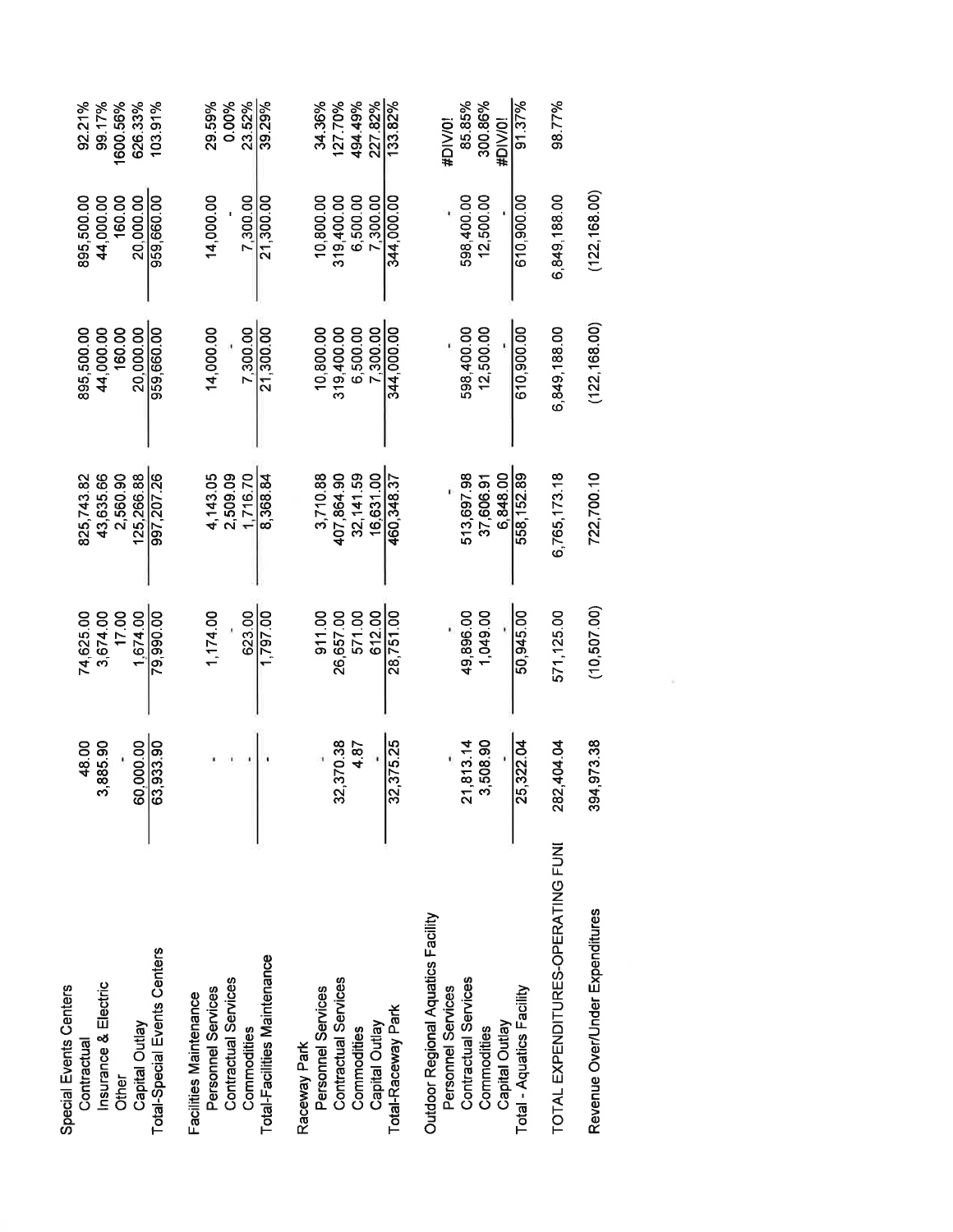| ST Organizational Funding Fund                             |                     |                            |                                                                                                                         |                          |                        |                          |
|------------------------------------------------------------|---------------------|----------------------------|-------------------------------------------------------------------------------------------------------------------------|--------------------------|------------------------|--------------------------|
| Revenues                                                   |                     |                            |                                                                                                                         |                          |                        |                          |
| Grants                                                     |                     |                            |                                                                                                                         |                          |                        | 0.00%                    |
| <b>Charges for Services</b>                                |                     | $59,174.00$<br>$59,174.00$ |                                                                                                                         |                          |                        | 0.00%                    |
| Transfer From Other                                        |                     |                            |                                                                                                                         |                          |                        | 0.00%                    |
| Transfer From Sales Tax Fund                               |                     |                            |                                                                                                                         |                          |                        | 100.00%                  |
| Total Revenue-ST Organizational Funding<br>Expenditures    |                     |                            | $\begin{array}{r} \hline \ 710,000.00 \\ \hline \hline \phantom{0000.00} \phantom{0000.00} \phantom{00000} \end{array}$ | 710,000.00<br>710,000.00 | 710,000.00             |                          |
| Personnel Services                                         |                     |                            |                                                                                                                         |                          |                        | #DIV/0!                  |
| Contractual Services                                       |                     | 59,372.00<br>87.00         |                                                                                                                         |                          |                        | 96.14%                   |
| Commodities                                                | 14,759.94<br>67.73  |                            | 684,677.30<br>2,948.08                                                                                                  | 712,200.00<br>1,000.00   | 712,200.00<br>1,000.00 | 294.81%                  |
| Capital Outlay                                             |                     |                            |                                                                                                                         |                          |                        | $\frac{0.00\%}{96.41\%}$ |
| Total Expenditures-ST Organizational Fundini               | $\frac{14,827.67}{$ | 59,459.00                  | 687,625.38                                                                                                              | 713,200.00               | 713,200.00             |                          |
| Revenue Over/Under Expenditures                            | (14, 827.67)        | (285.00)                   | 22,374.62                                                                                                               | (3, 200.00)              | (3,200.00)             |                          |
| Debt Service Account - SEC                                 |                     |                            |                                                                                                                         |                          |                        |                          |
| Revenues                                                   |                     |                            |                                                                                                                         |                          |                        |                          |
| Investment Income                                          | 7,530.56            |                            | 23, 147.85                                                                                                              |                          |                        |                          |
| Transfer from Reserve Fund                                 |                     |                            |                                                                                                                         |                          |                        |                          |
| Transfer from Operating Funds<br><b>Total Revenues</b>     | 226,071.78          |                            | 2,611,802.47<br>2,634,950.32                                                                                            |                          |                        |                          |
| Expenditures                                               |                     |                            |                                                                                                                         |                          |                        |                          |
| Principal Payments                                         |                     |                            |                                                                                                                         |                          |                        |                          |
| Interest Payments                                          | 616,806.25          |                            |                                                                                                                         |                          |                        |                          |
| Investment Fees                                            |                     |                            | $\begin{array}{r} 1,415,000.00 \\ 1,245,993.75 \\ \underline{-100.00} \\ 2,661,093.75 \end{array}$                      |                          |                        |                          |
| <b>Total Expenditures</b>                                  | 616,806.25          |                            |                                                                                                                         |                          |                        |                          |
| Revenue Over/Under Expenditures                            | (383, 203.91)       |                            | (26, 143, 43)                                                                                                           |                          |                        |                          |
| Debt Service Account - Outdoor Regional Acquatics Facility |                     |                            |                                                                                                                         |                          |                        |                          |
| Revenues                                                   |                     |                            |                                                                                                                         |                          |                        |                          |
| Transfer from COI fund<br>Investment Income                |                     |                            | 2,427.38                                                                                                                |                          |                        |                          |
| Transfer from Operating Funds                              |                     |                            |                                                                                                                         |                          |                        |                          |
| <b>Total Revenues</b>                                      | 57,564.23           |                            | 839,896.59<br>842,323.97                                                                                                |                          |                        |                          |
| Expenditures                                               |                     |                            |                                                                                                                         |                          |                        |                          |
| Principal Payments                                         |                     |                            | 405,000.00                                                                                                              |                          |                        |                          |
| Interest Payments<br>Investment Fees                       | 135,350.00          |                            | 278,800.00                                                                                                              |                          |                        |                          |
| Total Expenditures                                         | 135,350.00          |                            | 683,900.00                                                                                                              |                          |                        |                          |
| Revenue Over/Under Expenditures                            | (77, 785.77)        |                            | 158,423.97                                                                                                              |                          |                        |                          |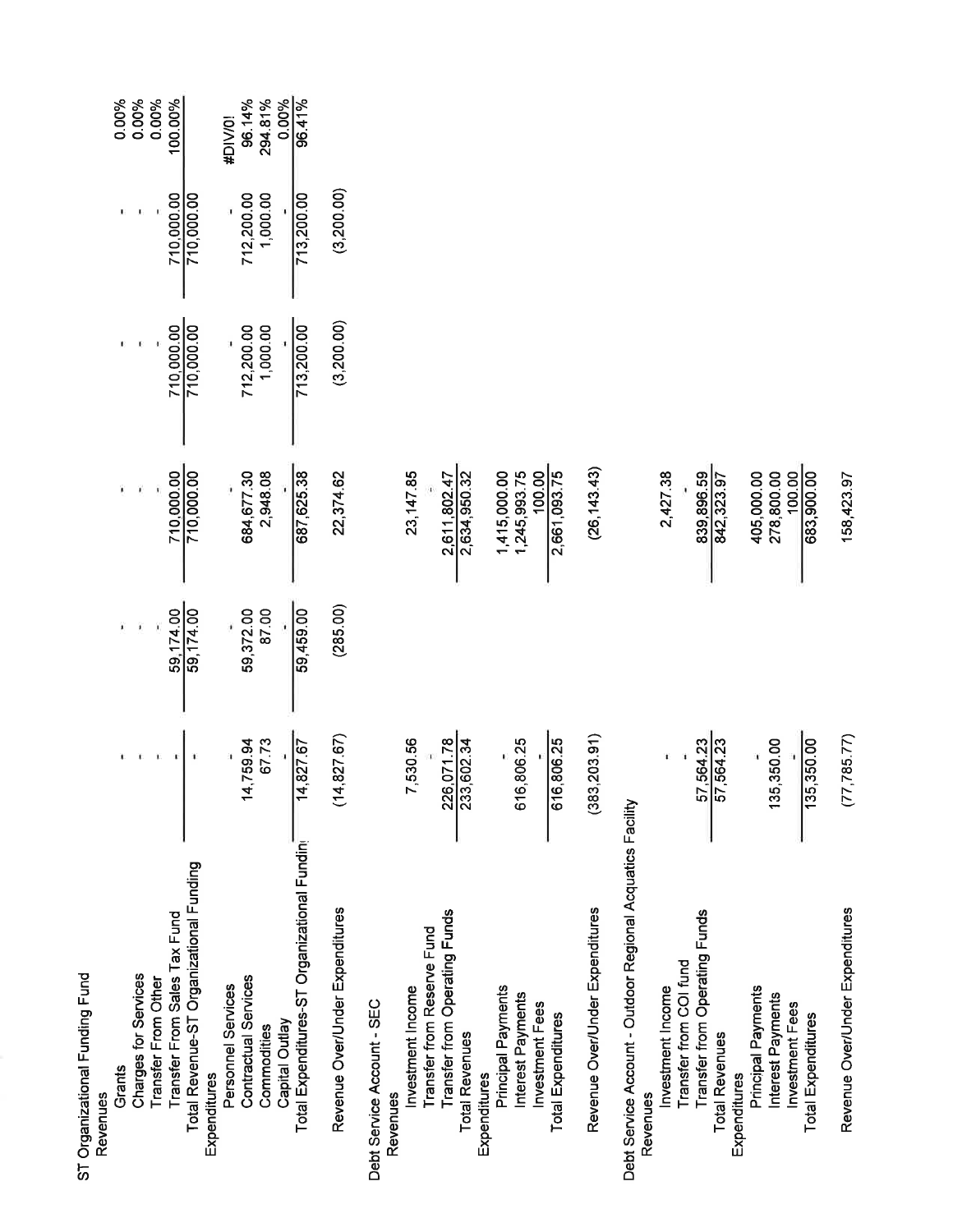| SALES TAX PROJECT FUNDS<br>ENDING February 2022<br>BALANCE SHEET | ST-Depr. |
|------------------------------------------------------------------|----------|
|                                                                  | pal      |

|                                                       |                          |                                          | <b>SALES TAX FYST SUNDS</b><br>ENDING February 2022 |                      |                      |                                |                                               |                                      |
|-------------------------------------------------------|--------------------------|------------------------------------------|-----------------------------------------------------|----------------------|----------------------|--------------------------------|-----------------------------------------------|--------------------------------------|
|                                                       | Operating<br><b>Fund</b> | Organizational<br>Funding<br><u>Fund</u> | & Replacement<br>ST-Depr.<br><b>Fund</b>            | Event<br><u>Fund</u> | Depot<br><b>Fund</b> | Account-SEC<br>Service<br>Debt | Debt Service<br><b>Water Park</b><br>Account- | PROJECTS FUNDS<br>SALES TAX<br>TOTAL |
| Cash<br>Assets<br>ASSETS                              | 1,499,446.39             | 281,556.91                               | 892,422.63                                          | (13, 122.41)         | 643,887.40           | 9,420.69                       | (99.92)                                       | 3,313,511.69                         |
| Cash - Reserve                                        |                          |                                          |                                                     |                      |                      | 3,315,438.84                   | 670,818.80                                    | 3,986,257.64                         |
| Cash - 2016 REF Bonds Debt Service                    |                          |                                          |                                                     |                      |                      | 1,503,065.98<br>4,344.63       | 1.15<br>467, 105.61                           | 1,970,171.59                         |
| Miscellaneous Receivable<br>Cash - Cost of Issuance   | (55.46)                  | ×<br>$\blacksquare$                      |                                                     |                      | 1,405.46             |                                |                                               | 1,350.00<br>4,345.78                 |
| Deferred Bond Issuance Costs<br>Sales Tax Receivable  | ï                        | ï<br>ï                                   | J.                                                  |                      | ŧ                    | ï<br>ı                         |                                               | î,                                   |
| LIABILITIES & FUND BALANCE<br>TOTAL ASSETS            | 1,499,390.93             | 281,55691                                | 892,422.63                                          | (13, 122.41)         | 645,292.86           | 4,832,270.14                   | 1,137,825.64                                  | 9,275,636.70                         |
| Accounts Payable<br>Liabilities                       | 225,789.03               |                                          |                                                     |                      | 301.30               |                                |                                               | 226,090.33                           |
| Retainage Payable                                     |                          | $\pmb{\cdot}$                            |                                                     |                      |                      |                                |                                               |                                      |
| Salaries Payable                                      |                          |                                          |                                                     |                      | 0.01                 |                                |                                               | 0.01                                 |
| Sales Tax Payable                                     | 38.28                    | $\ddot{\phantom{a}}$                     |                                                     |                      |                      |                                |                                               | 38.28                                |
| Compensated Absenses Payable                          |                          | $\blacksquare$                           |                                                     |                      |                      |                                |                                               |                                      |
| Accrued Interest Payable                              |                          | $\blacksquare$                           |                                                     |                      |                      |                                |                                               |                                      |
| Deferred Gain on Refunding                            |                          | $\pmb{\ast}$                             |                                                     |                      |                      |                                |                                               |                                      |
| <b>Bond Premium</b>                                   |                          | $\pmb{\ast}$                             |                                                     |                      |                      |                                |                                               |                                      |
| <b>Unamortized Bond Discount</b>                      |                          | ٠                                        |                                                     |                      |                      |                                |                                               |                                      |
| Bonds Payable-Non-Current<br>Bonds Payable-Current    |                          | Ÿ,<br>¥,                                 |                                                     |                      |                      |                                |                                               |                                      |
| TOTAL LIABILITIES<br><b>Total Current Liabilities</b> | 225,827.31               | ř,                                       | F,                                                  |                      | 301.31               |                                |                                               | 226, 128.62                          |
| Reserve for Encumbrances<br>FUND BALAN                | 1,273,563.62             | 281,556.91                               | 892,422.63                                          | (13, 122.41)         | 644,991.57           | 4,832,270.14                   | 1,137,825.64                                  | 9,049,508.10                         |
| Net Capital Assets-Related Debt                       |                          | $\pmb{\cdot}$                            | J)                                                  |                      |                      |                                |                                               |                                      |
| Unused debt proceeds                                  |                          |                                          |                                                     |                      |                      |                                |                                               |                                      |
| Total Fund Equity                                     | 1,273,563.62             | 281,556.91                               | 892,422.63                                          | (13, 122.41)         | 644,991.57           | 4,832,270.14                   | 1,137,825.64                                  | 9,049,508.10                         |
| TOTAL LIABILITIES AND FUND EQUITY                     | 1,499,390.93             | 281,556.91                               | 892,422.63                                          | (13, 122.41)         | 645,292.88           | 4,832,270.14                   | 1,137,825.64                                  | 9,275,636.72                         |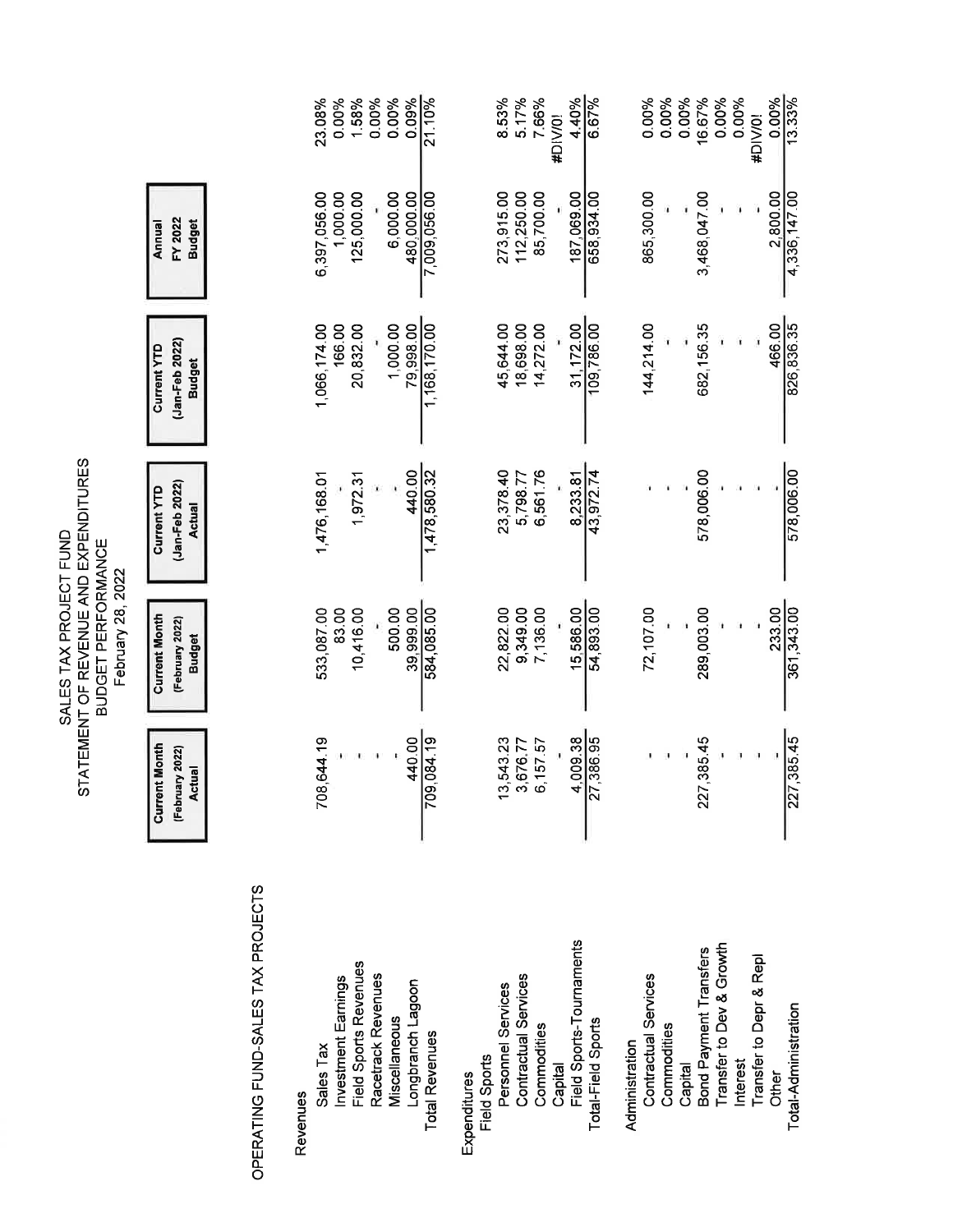|            | 74,625.00 | 225,031.01                                            | 156,582.00    | 939,500.00   | 23.95%  |
|------------|-----------|-------------------------------------------------------|---------------|--------------|---------|
| 206.95     | 36,666.00 | 31.01                                                 | 7,332.00      | 44,000.00    | 0.07%   |
|            | 13.00     |                                                       | 26.00         | 160.00       | 0.00%   |
|            | 1.666.00  |                                                       | 3332.00       | 20.000.00    | 0.00%   |
| 206.95     |           | 225,062.02                                            | 167,272.00    | 1,003,660.00 | 22.42%  |
|            |           |                                                       |               |              |         |
|            | 1,169.00  |                                                       | 2,338.00      | 14,040.00    | 0.00%   |
|            |           |                                                       |               |              | 0.00%   |
|            | 607.00    | 1,214.00                                              |               | 7,300.00     | 16.63%  |
|            | 1,776.00  | 1,214.00                                              | 2,338.00      | 21,340.00    | 5.69%   |
|            |           |                                                       |               |              |         |
|            | 899.00    |                                                       | 1,798.00      | 10,800.00    | 0.00%   |
| 6,884.69   | 26,572.00 | 67,190.62                                             | 53,144.00     | 318,900.00   | 21.07%  |
| 405.08     | 998.00    | 405.08                                                | 1,996.00      | 12,000.00    | 3.38%   |
| 2,290.00   | 3,416.00  | 2.290.00                                              | 6.832.00      | 41.000.00    | 5.59%   |
| 19,579.77  | 31,885.00 | 69,885.70                                             | 63,770.00     | 382,700.00   | 18.26%  |
|            |           |                                                       |               |              |         |
|            |           |                                                       |               |              | #DIV/0! |
| 2,844.24   | 49,864.00 | 4,912.03                                              | 99,728.00     | 598,400.00   | 0.82%   |
| 567.34     |           | 823.09                                                | 2,082.00      | 12,500.00    | 6.58%   |
| 5,640.40   |           | 5.640.40                                              |               |              | #DIV/0! |
| 9,051.98   | 50,905.00 | 11,375.52                                             | 101,810.00    | 610,900.00   | 1.86%   |
| 283,611.10 |           | 929,515.98                                            | 1,271,812.35  | 7,013,681.00 | 13.25%  |
| 425,473.09 |           | 549,064.34                                            | (103, 642.35) | (4,625.00)   |         |
|            |           | (29, 687, 00)<br>1,041.00<br>613,772.00<br>112,970.00 |               |              |         |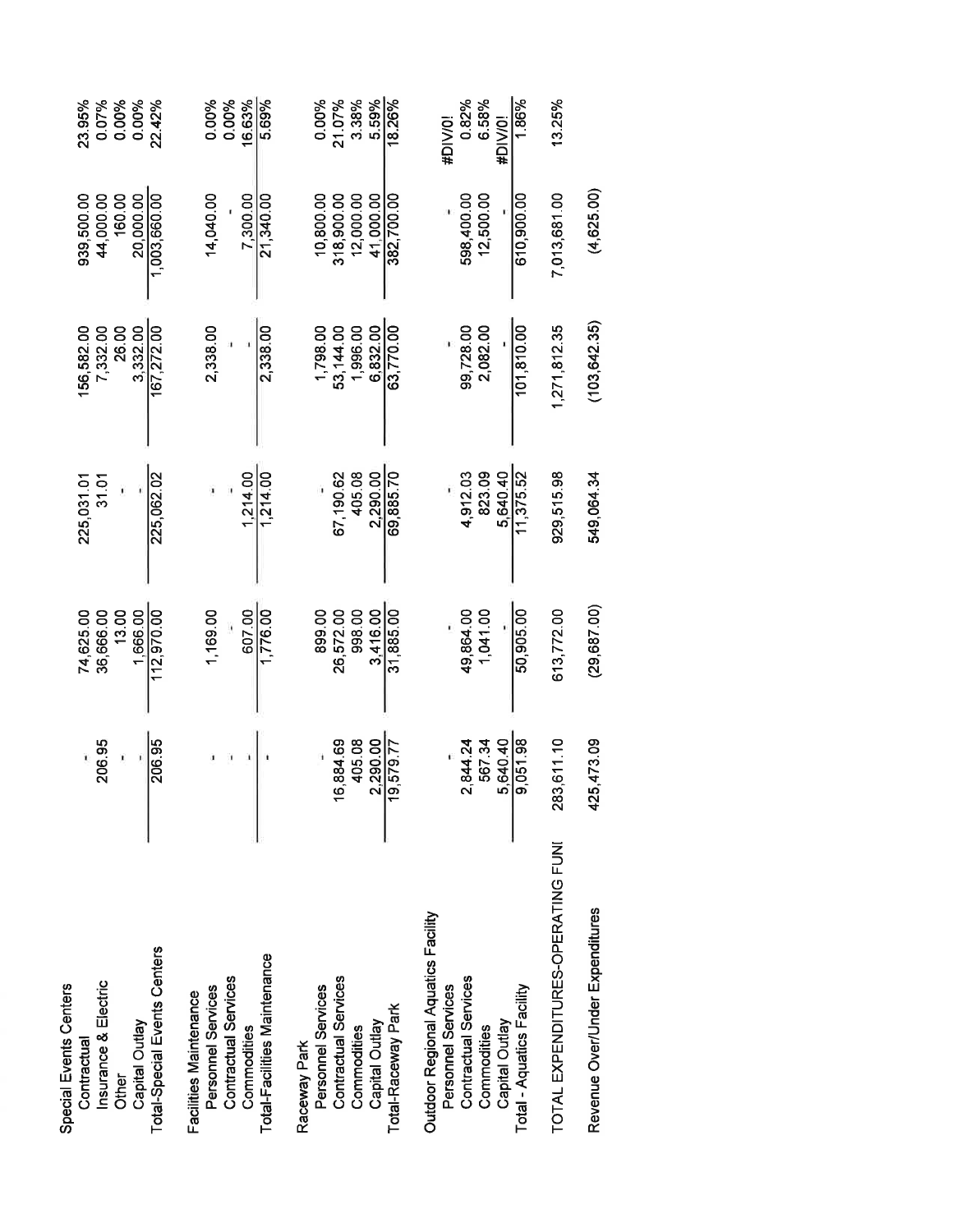| ST Organizational Funding Fund                             |                          |                               |                              |                      |                        |                         |
|------------------------------------------------------------|--------------------------|-------------------------------|------------------------------|----------------------|------------------------|-------------------------|
| Revenues                                                   |                          |                               |                              |                      |                        |                         |
| Grants                                                     |                          |                               |                              |                      |                        | 0.00%                   |
| Charges for Services                                       |                          |                               |                              |                      |                        | 0.00%                   |
| Transfer From Other                                        |                          |                               |                              |                      |                        | 0.00%                   |
| Transfer From Sales Tax Fund                               |                          | $\frac{50,833.00}{50,833.00}$ |                              | 101,666.00           | 610,000.00             | 0.00%                   |
| Total Revenue-ST Organizational Funding                    |                          |                               |                              |                      |                        |                         |
| Expenditures                                               |                          |                               |                              |                      |                        | #DIV/0!                 |
| Personnel Services                                         | 6,220.88                 |                               | 6,220.88                     |                      |                        | 1.02%                   |
| <b>Contractual Services</b><br>Commodities                 |                          | 51,014.00<br>83.00            |                              | 102,028.00<br>166.00 | 612,200.00<br>1,000.00 | 0.00%                   |
| Capital Outlay                                             |                          |                               |                              |                      |                        | $\frac{0.00\%}{1.01\%}$ |
| Total Expenditures-ST Organizational Fundin                | 6,220.88                 | 51,097.00                     | 6,220.88                     | 102, 194.00          | 613,200.00             |                         |
| Revenue Over/Under Expenditures                            | 6,220.88)                | (264.00)                      | (6, 220.88)                  | (528.00)             | (3, 200, 00)           |                         |
| Debt Service Account - SEC                                 |                          |                               |                              |                      |                        |                         |
| Revenues                                                   |                          |                               |                              |                      |                        |                         |
| Investment Income                                          | 1,890.31                 |                               | 1,890.67                     |                      |                        |                         |
| Transfer from Reserve Fund                                 |                          |                               |                              |                      |                        |                         |
| Transfer from Operating Funds<br><b>Total Revenues</b>     | 197,946.80<br>199,837.11 |                               | 395,893.60<br>397,784.27     |                      |                        |                         |
| Expenditures                                               |                          |                               |                              |                      |                        |                         |
| Principal Payments<br>Interest Payments                    |                          |                               | 1,245,993.75<br>1,415,000.00 |                      |                        |                         |
| Investment Fees                                            |                          |                               | 100.00                       |                      |                        |                         |
| <b>Total Expenditures</b>                                  |                          |                               |                              |                      |                        |                         |
| Revenue Over/Under Expenditures                            | 199,837.11               |                               | (2,263,309.48)               |                      |                        |                         |
| Debt Service Account - Outdoor Regional Acquatics Facility |                          |                               |                              |                      |                        |                         |
| Revenues                                                   |                          |                               |                              |                      |                        |                         |
| Transfer from COI fund<br>Investment Income                |                          |                               |                              |                      |                        |                         |
| Transfer from Operating Funds                              |                          |                               |                              |                      |                        |                         |
| <b>Total Revenues</b>                                      | 29,438.65<br>29,438.65   |                               | 58,877.30<br>58,877.30       |                      |                        |                         |
| Expenditures                                               |                          |                               |                              |                      |                        |                         |
| Principal Payments                                         |                          |                               |                              |                      |                        |                         |
| Interest Payments                                          |                          |                               |                              |                      |                        |                         |
| Investment Fees                                            |                          |                               |                              |                      |                        |                         |
| Total Expenditures                                         |                          |                               |                              |                      |                        |                         |
| Revenue Over/Under Expenditures                            | 29,438.65                |                               | 58,877.30                    |                      |                        |                         |

8

 $\bar{\nu}$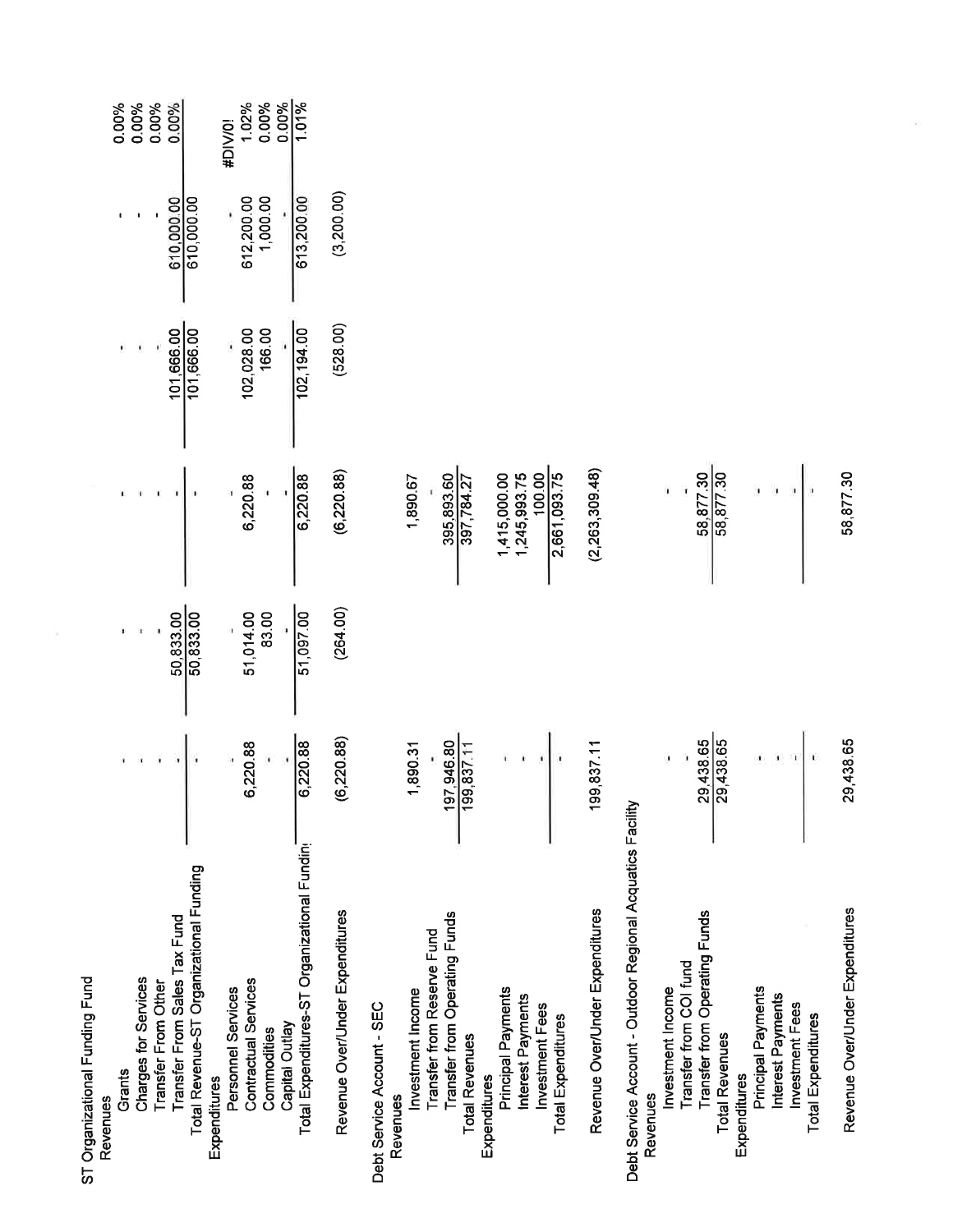

# Memorandum

**To:** Community Facility Advisory Board **From:** Assistant City Manager/Public Affairs, Melissa McCoy and City Director of Administration, Ryan Reid **Date:** 03/24/2022 **Subject:** United Wireless Arena Microlite Retrofit **Agenda Item:** New Business

**\_\_\_\_\_\_\_\_\_\_\_\_\_\_\_\_\_\_\_\_\_\_\_\_\_\_\_\_\_\_\_\_\_\_\_\_\_\_\_\_\_\_\_\_\_\_\_\_\_\_\_\_\_\_\_\_\_\_\_\_\_\_\_\_\_\_\_\_\_\_\_\_\_\_\_\_\_\_\_\_\_\_\_\_\_**

**Recommendation:** Recommend approval by the City and County Commission of the Microlite Retrofit for the United Wireless Arena from Knight Sound and Lighting for \$125,900. They were the only respondent to the RFP.

**Background:** In February, City staff issued a request for proposals for replacement software and hardware for the lighting panels that control the lights at the Arena. Parts and support for the existing system has very limited availability and the software that controls the system is obsolete and unsupported and has not been produced in recent years. The lighting panels and software are a vital part of the arena, used to schedule and control the lighting. The current equipment is original with the building.

**Justification:** Knight Sound and Lighting purchased the rights to the Microlite Relay and Control System that the Arena currently has. After buying the rights, Knight worked to create an upgrade path for customers who had the now-orphaned system. Their Microlite Retrofit provides brand new and fully warranted electronics and relays for the system. It also includes replacing the computer and software that controls the system. The new system will also support new scheduling and lighting features as well as training. Additionally, the parts for this new system are made in the USA and the system has a sixyear warranty for hardware and one year for labor. They will use a local electrician for the electrical work.

**Financial Considerations:** If approved, City Finance anticipates utilizing a short-term bond with a five year pay off.

**Purpose/Mission:** Together we value progress, growth and ongoing improvement.

**Legal Considerations:** There are no legal considerations.

#### **Attachments:**

Knight Sound and Lighting Proposal

DODGECITY. ORG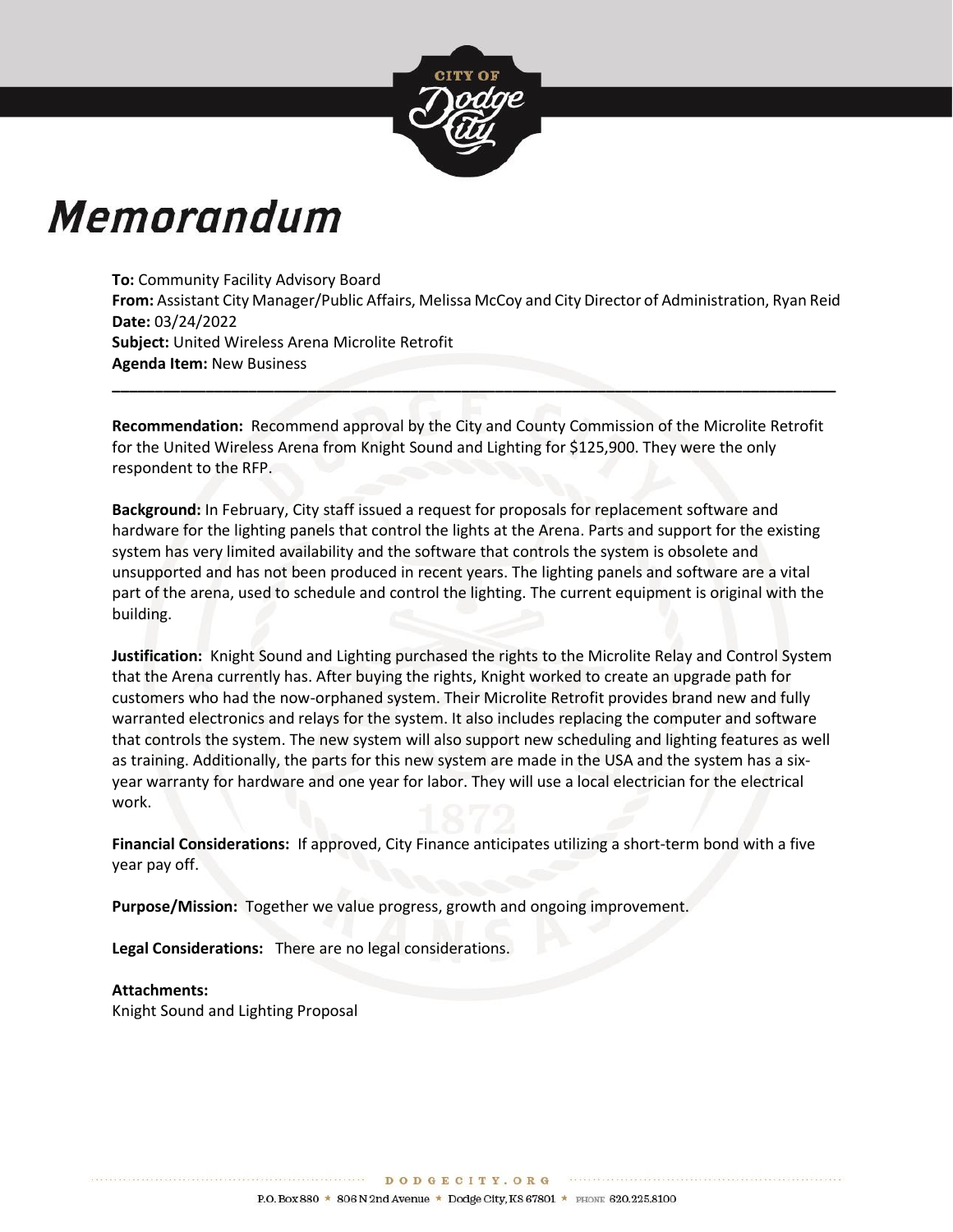

# PROPOSAL

| <b>DATF</b> | <b>PROPOSAL#</b> |
|-------------|------------------|
| 2/28/2022   | 12050            |

#### NAME / ADDRESS

Ryan Reid-Director of Administration City of Dodge City 806 N 2nd Avenue, PO Box 880 Dodge City, KS 67801 US

#### Ship To

|                                                                                                                                                                                                                                                              | <b>TERMS</b>                             | <b>REP</b>         | QUOTED BY                                                                                                                                                                                                            | <b>TAX STATUS</b> |  | <b>PROJECT</b>       |
|--------------------------------------------------------------------------------------------------------------------------------------------------------------------------------------------------------------------------------------------------------------|------------------------------------------|--------------------|----------------------------------------------------------------------------------------------------------------------------------------------------------------------------------------------------------------------|-------------------|--|----------------------|
|                                                                                                                                                                                                                                                              | 40/40/20                                 | <b>EDG</b>         | <b>HKA/EDG/MAK</b>                                                                                                                                                                                                   | <b>UNKNOWN</b>    |  | ILC LIGHTLEEDER-Retr |
|                                                                                                                                                                                                                                                              |                                          | <b>DESCRIPTION</b> |                                                                                                                                                                                                                      |                   |  | <b>QTY</b>           |
|                                                                                                                                                                                                                                                              | EVENT CENTER LIGHTING RFP                |                    |                                                                                                                                                                                                                      |                   |  |                      |
|                                                                                                                                                                                                                                                              |                                          |                    | Estimate for the Intelligent Lighting Controls (ILC) Microlite Retrofit of the system at United Wireless<br>Arena - A total of fourteen (14) panels and system commissioning services are included in this estimate. |                   |  |                      |
|                                                                                                                                                                                                                                                              | estimate and the installation documents. |                    | This estimate does include the services of a qualified person (electrician), as described below in this                                                                                                              |                   |  |                      |
| you with a complete estimate.                                                                                                                                                                                                                                |                                          |                    | We have include the services of your preferred local electrical contractor, Stegman Brothers, to provide                                                                                                             |                   |  |                      |
| This estimate does NOT includes Sales Tax. All applicable sales taxes will be charged on the invoice.<br>Please let us know if you want the proposal modified to add in sales taxes. Please provide a valid Tax<br>Exempt Certificate if you are tax exempt. |                                          |                    |                                                                                                                                                                                                                      |                   |  |                      |
| ESTIMATE FOR ILC LIGHTLEEDER RETROFIT OF MICROLITE RELAY SYSTEM                                                                                                                                                                                              |                                          |                    |                                                                                                                                                                                                                      |                   |  |                      |
|                                                                                                                                                                                                                                                              |                                          |                    |                                                                                                                                                                                                                      |                   |  |                      |
|                                                                                                                                                                                                                                                              |                                          |                    |                                                                                                                                                                                                                      |                   |  |                      |
|                                                                                                                                                                                                                                                              |                                          |                    |                                                                                                                                                                                                                      |                   |  |                      |
|                                                                                                                                                                                                                                                              |                                          |                    |                                                                                                                                                                                                                      |                   |  |                      |
|                                                                                                                                                                                                                                                              |                                          |                    |                                                                                                                                                                                                                      |                   |  |                      |
|                                                                                                                                                                                                                                                              |                                          |                    |                                                                                                                                                                                                                      |                   |  |                      |
|                                                                                                                                                                                                                                                              |                                          |                    |                                                                                                                                                                                                                      |                   |  |                      |
|                                                                                                                                                                                                                                                              |                                          |                    |                                                                                                                                                                                                                      |                   |  |                      |
|                                                                                                                                                                                                                                                              |                                          |                    |                                                                                                                                                                                                                      |                   |  |                      |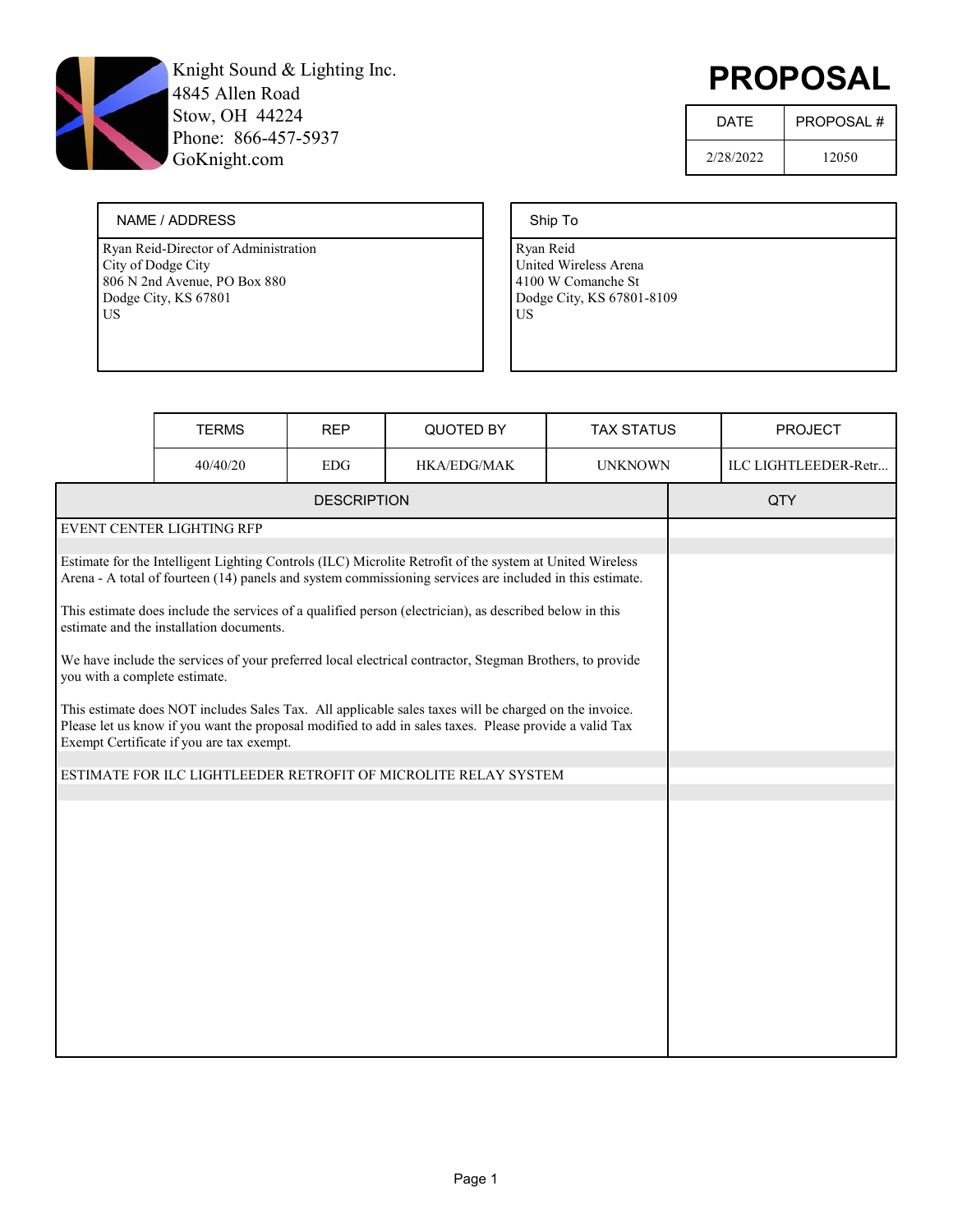

# PROPOSAL

| <b>DATF</b> | <b>PROPOSAL#</b> |
|-------------|------------------|
| 2/28/2022   | 12050            |

#### NAME / ADDRESS

Ryan Reid-Director of Administration City of Dodge City 806 N 2nd Avenue, PO Box 880 Dodge City, KS 67801 US

#### Ship To

|                                                                                                                                                                                                                                                    | <b>TERMS</b>                                                   | <b>REP</b>                                  | QUOTED BY                                                                                                                                                                                                   | <b>TAX STATUS</b> |  | <b>PROJECT</b>       |
|----------------------------------------------------------------------------------------------------------------------------------------------------------------------------------------------------------------------------------------------------|----------------------------------------------------------------|---------------------------------------------|-------------------------------------------------------------------------------------------------------------------------------------------------------------------------------------------------------------|-------------------|--|----------------------|
|                                                                                                                                                                                                                                                    | 40/40/20                                                       | <b>EDG</b>                                  | <b>HKA/EDG/MAK</b>                                                                                                                                                                                          | <b>UNKNOWN</b>    |  | ILC LIGHTLEEDER-Retr |
|                                                                                                                                                                                                                                                    |                                                                | <b>DESCRIPTION</b>                          |                                                                                                                                                                                                             |                   |  | QTY                  |
|                                                                                                                                                                                                                                                    | Retrofit for United Wireless Arena-R2) dated February 1, 2022: |                                             | BILL OF MATERIAL FROM INTELLIGENT LIGHTING CONTROLS (30440), Job: ILC Microlite                                                                                                                             |                   |  | $\mathbf{1}$         |
| Qty.                                                                                                                                                                                                                                               | Part No.                                                       | Description                                 |                                                                                                                                                                                                             |                   |  |                      |
| 1                                                                                                                                                                                                                                                  | LLNC-A-HLD                                                     |                                             | LLNC-A-HLD, LightLEEDer Network Controller - Advanced                                                                                                                                                       |                   |  |                      |
| 4                                                                                                                                                                                                                                                  | 93001861                                                       |                                             | LS-PSR, LightSync Power Supply Repeater.                                                                                                                                                                    |                   |  |                      |
| 14                                                                                                                                                                                                                                                 | 92058148                                                       |                                             | LLMRI-48 LightLEEDer MicroLite Retro Insert - 120/277V.                                                                                                                                                     |                   |  |                      |
| 8                                                                                                                                                                                                                                                  | LSIM-P-D                                                       |                                             | LSIM-P-D LightSync Input Module- Panel Mount- Dry Contact.                                                                                                                                                  |                   |  |                      |
| $\sqrt{ }$                                                                                                                                                                                                                                         | 92044294                                                       |                                             | LSIM-PR-D LightSync Input Module- Panel Mount w/Double Plate                                                                                                                                                |                   |  |                      |
| 434                                                                                                                                                                                                                                                | 92040194<br>R40-1 Reliant 40 relay, 40AMP 1-Pole 120/277/347V  |                                             |                                                                                                                                                                                                             |                   |  |                      |
| 1                                                                                                                                                                                                                                                  | 12010151                                                       | LightLEEDer InSite Graphical User Software. |                                                                                                                                                                                                             |                   |  |                      |
|                                                                                                                                                                                                                                                    | System must have TOP-DOWN numbering, left and then right.      |                                             |                                                                                                                                                                                                             |                   |  |                      |
|                                                                                                                                                                                                                                                    |                                                                |                                             | System will use ILC In-Site Graphics Software (screens by Knight Sound & Lighting)                                                                                                                          |                   |  |                      |
| Ground shipping included.                                                                                                                                                                                                                          |                                                                |                                             |                                                                                                                                                                                                             |                   |  |                      |
| Windows 10 Computer with keyboard, mouse, Video Monitor (21 inch), and necessary software loaded for<br>project. This computer model changes rapidly, so that, we will use the current standard, which is available<br>at the time of the project. |                                                                |                                             |                                                                                                                                                                                                             |                   |  | 1                    |
| inches.                                                                                                                                                                                                                                            |                                                                |                                             | TouchWindow, up to 17 Inch, Win 10 Touch Computer. TouchScreen Computer will be sized by the<br>space it is located. The actual size will be determined by its location in the facility and can be up to 17 |                   |  |                      |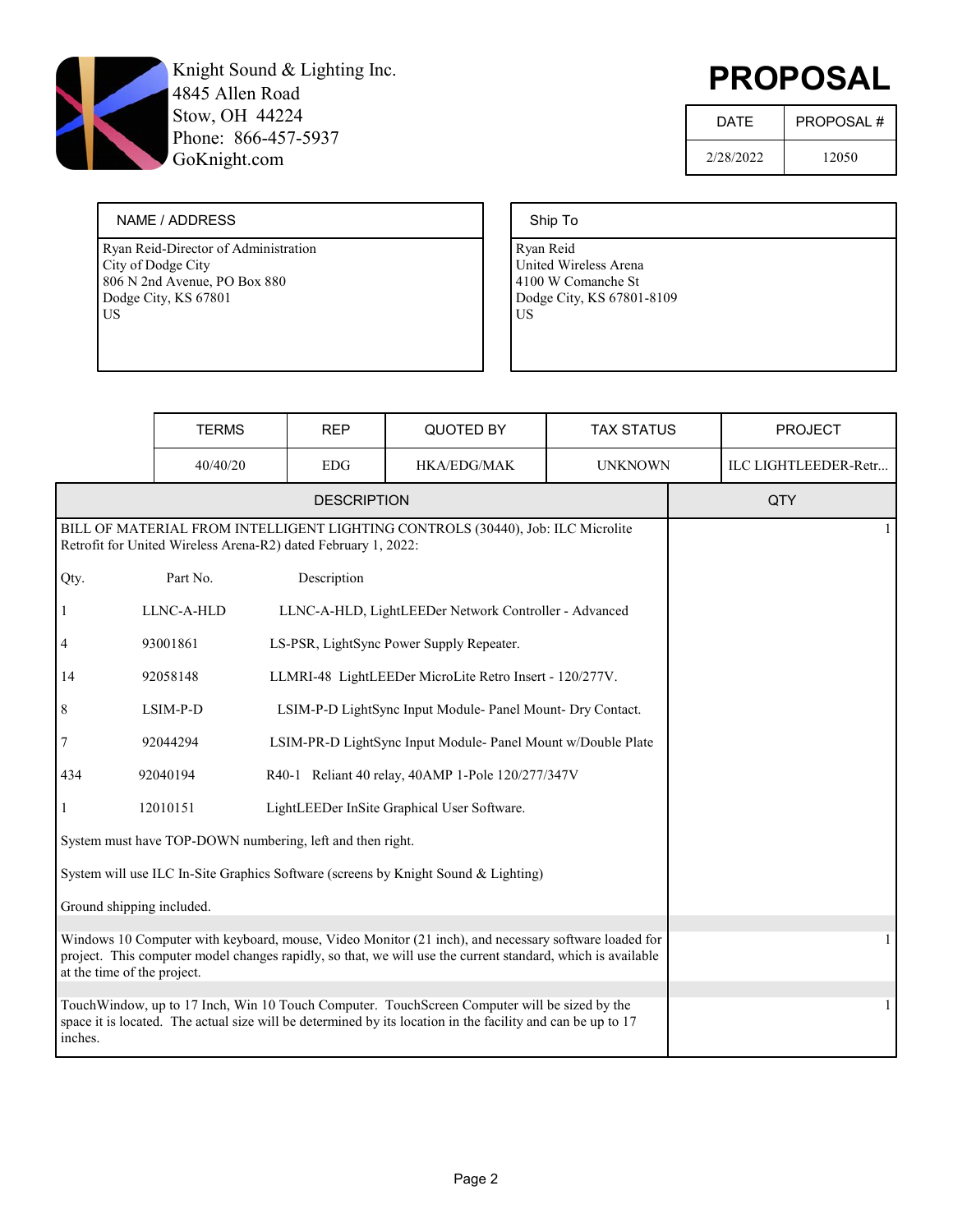

# PROPOSAL

| <b>DATF</b> | <b>PROPOSAL#</b> |
|-------------|------------------|
| 2/28/2022   | 12050            |

#### NAME / ADDRESS

Ryan Reid-Director of Administration City of Dodge City 806 N 2nd Avenue, PO Box 880 Dodge City, KS 67801 US

#### Ship To

|         | <b>TERMS</b>                                                                                        | <b>REP</b>         | QUOTED BY                                                                                                 | <b>TAX STATUS</b> | <b>PROJECT</b>       |
|---------|-----------------------------------------------------------------------------------------------------|--------------------|-----------------------------------------------------------------------------------------------------------|-------------------|----------------------|
|         | 40/40/20                                                                                            | <b>EDG</b>         | HKA/EDG/MAK                                                                                               | <b>UNKNOWN</b>    | ILC LIGHTLEEDER-Retr |
|         |                                                                                                     | <b>DESCRIPTION</b> |                                                                                                           |                   | QTY                  |
| system. | System Commissioning Services for checking, energization, programming, testing, and training on the | 1                  |                                                                                                           |                   |                      |
|         |                                                                                                     |                    | Ground shipping is included. Expedited shipping will incur an additional charge.                          |                   | $\mathbf{1}$         |
|         |                                                                                                     |                    | Stegman Brothers Electrical Work - Quoted to KSL on February 24th, 2022 by Tony Stegman                   |                   | $\mathbf{1}$         |
|         | controller, and 1 network controller in existing conduits $\&$ install ends.                        |                    | 1) Provide & Install a Cat 6 cable to 14 existing lighting control panels, 1 touchscreen computer, 1 main |                   |                      |
|         |                                                                                                     |                    | 2) Remove interiors on 14 existing control panels, install new retrofit panels $\&$ reconnect wiring.     |                   |                      |
|         | 3) Reconnect existing wiring from 8 remote button station.                                          |                    |                                                                                                           |                   |                      |
|         | 4) Reconnect power to control panels                                                                |                    |                                                                                                           |                   |                      |
|         | 5) Supply power to network controller.                                                              |                    |                                                                                                           |                   |                      |
|         |                                                                                                     |                    |                                                                                                           |                   |                      |
|         |                                                                                                     |                    |                                                                                                           |                   |                      |
|         |                                                                                                     |                    |                                                                                                           |                   |                      |
|         |                                                                                                     |                    |                                                                                                           |                   |                      |
|         |                                                                                                     |                    |                                                                                                           |                   |                      |
|         |                                                                                                     |                    |                                                                                                           |                   |                      |
|         |                                                                                                     |                    |                                                                                                           |                   |                      |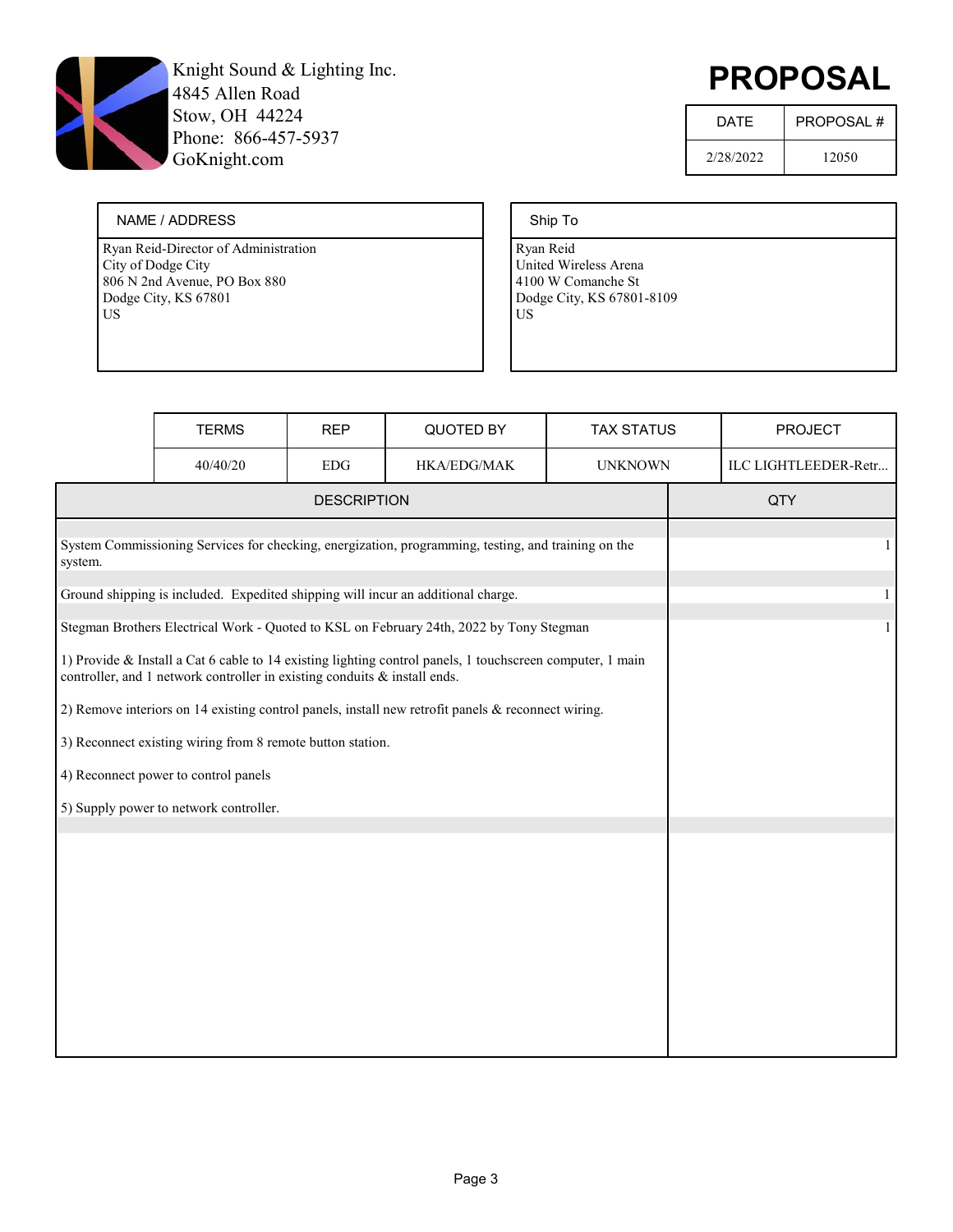

# PROPOSAL

| <b>DATF</b> | <b>PROPOSAL#</b> |
|-------------|------------------|
| 2/28/2022   | 12050            |

#### NAME / ADDRESS

Ryan Reid-Director of Administration City of Dodge City 806 N 2nd Avenue, PO Box 880 Dodge City, KS 67801 US

#### Ship To

|                                                                                                                                                                                                                                                                                                                                                                                                                                                                                                                                                                                                                                                                                                                                                                  | <b>TERMS</b>                               | <b>REP</b>         | QUOTED BY                                                                                                                                                                                                                 | <b>TAX STATUS</b> |  | <b>PROJECT</b>       |
|------------------------------------------------------------------------------------------------------------------------------------------------------------------------------------------------------------------------------------------------------------------------------------------------------------------------------------------------------------------------------------------------------------------------------------------------------------------------------------------------------------------------------------------------------------------------------------------------------------------------------------------------------------------------------------------------------------------------------------------------------------------|--------------------------------------------|--------------------|---------------------------------------------------------------------------------------------------------------------------------------------------------------------------------------------------------------------------|-------------------|--|----------------------|
|                                                                                                                                                                                                                                                                                                                                                                                                                                                                                                                                                                                                                                                                                                                                                                  | 40/40/20                                   | <b>EDG</b>         | HKA/EDG/MAK                                                                                                                                                                                                               | <b>UNKNOWN</b>    |  | ILC LIGHTLEEDER-Retr |
|                                                                                                                                                                                                                                                                                                                                                                                                                                                                                                                                                                                                                                                                                                                                                                  |                                            | <b>DESCRIPTION</b> |                                                                                                                                                                                                                           |                   |  | QTY                  |
|                                                                                                                                                                                                                                                                                                                                                                                                                                                                                                                                                                                                                                                                                                                                                                  |                                            |                    | This estimate is for the retrofit (all new parts) of the existing Microlite Relay Panel System with a new ILC<br>LightLEEDer Retrofit Relay Panel System at United Wireless Arena in Dodge City, KS.                      |                   |  |                      |
|                                                                                                                                                                                                                                                                                                                                                                                                                                                                                                                                                                                                                                                                                                                                                                  | well as the existing Microlite enclosures. |                    | This estimate includes all of the ILC Insert Panels that will replace the Microlite inserts currently in the<br>Microlite enclosures. This means that the existing line and load wiring can be used on the new system, as |                   |  |                      |
| Removal of the existing Microlite Insert and the installation of the new ILC LightLEEDer Retrofit Insert<br>Panel in each relay panel is included in this estimate. This work is described in a separate document,<br>which should accompany this estimate. This work will be completed by a qualified person and their work<br>is included in this estimate. We anticipate that this work will take approximately 1-4 hours per panel, but<br>is dependent upon the quantity of relays being used in the specific relay panel.                                                                                                                                                                                                                                  |                                            |                    |                                                                                                                                                                                                                           |                   |  |                      |
| The new ILC LightLEEDer Retrofit Insert Panels will be loaded with the actively used quantity of relays<br>as the current Microlite relay panel. The existing Microlite relays will NOT be used in the new system,<br>instead, new ILC R40-1 relays will be used. The new ILC R40-1 Relays are mechanically-held relays and<br>can be turned on/off through electronics or through a mechanical latch.                                                                                                                                                                                                                                                                                                                                                           |                                            |                    |                                                                                                                                                                                                                           |                   |  |                      |
| The only thing that will have to be "replaced" is the existing shielded twisted pair cable that runs between<br>all of the Microlite Relay panels. This cable needs to be replaced with a new Category 5e or Category 6<br>control cable with male RJ45 connectors installed on each end of the cable. This will be done at all<br>fourteen (14) of the existing relay panels for the new ILC LightLEEDer Retrofit Relay Panel. The<br>purchase of this cable, installation of the cable, and the installation of the connectors is included in this<br>estimate and will be completed by a qualified person.                                                                                                                                                    |                                            |                    |                                                                                                                                                                                                                           |                   |  |                      |
|                                                                                                                                                                                                                                                                                                                                                                                                                                                                                                                                                                                                                                                                                                                                                                  |                                            |                    |                                                                                                                                                                                                                           |                   |  |                      |
| Control of the new ILC LightLEEDer Relay Panel System will be possible through three (3) different<br>means. The first is the LightLEEDer Pro Software, which is used to control and program individual relays,<br>groups, and presets in the system. GROUPS will allow you to change the state of multiple relays<br>throughout the system to the same value (on or off); PRESETS will allow you to set the state of multiple<br>relays to a specific state. This is different than a group, because a preset can turn different relays to on or<br>off at the same time (example, Relay 1 on, Relay 2 off, Relay 3 on). Presets would allow you to set an<br>entire arena to a predetermined lighting look with the single press of a button. In addition, the |                                            |                    |                                                                                                                                                                                                                           |                   |  |                      |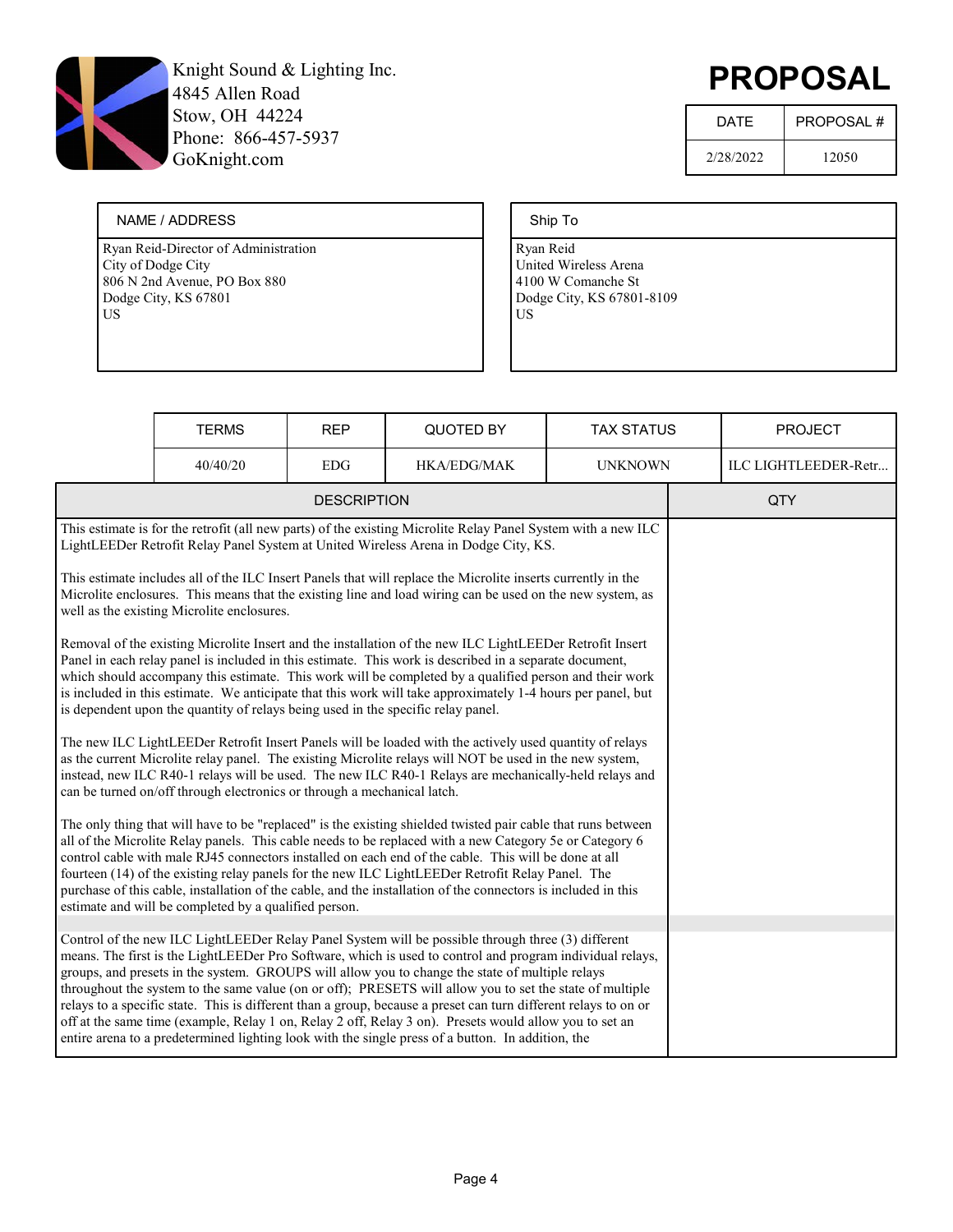

# PROPOSAL

| <b>DATF</b> | <b>PROPOSAL#</b> |
|-------------|------------------|
| 2/28/2022   | 12050            |

#### NAME / ADDRESS

Ryan Reid-Director of Administration City of Dodge City 806 N 2nd Avenue, PO Box 880 Dodge City, KS 67801 US

#### Ship To

|                                                                                                                                                                                                                                                                                                                                                                                                                                                                                                                                                                                                                                                                                                                                                                                                                                                                                                                                                                                                                                                                                          | <b>TERMS</b> | <b>REP</b>         | QUOTED BY                                                                                                                                                                                                                                                                                                   | <b>TAX STATUS</b> |  | <b>PROJECT</b>       |
|------------------------------------------------------------------------------------------------------------------------------------------------------------------------------------------------------------------------------------------------------------------------------------------------------------------------------------------------------------------------------------------------------------------------------------------------------------------------------------------------------------------------------------------------------------------------------------------------------------------------------------------------------------------------------------------------------------------------------------------------------------------------------------------------------------------------------------------------------------------------------------------------------------------------------------------------------------------------------------------------------------------------------------------------------------------------------------------|--------------|--------------------|-------------------------------------------------------------------------------------------------------------------------------------------------------------------------------------------------------------------------------------------------------------------------------------------------------------|-------------------|--|----------------------|
|                                                                                                                                                                                                                                                                                                                                                                                                                                                                                                                                                                                                                                                                                                                                                                                                                                                                                                                                                                                                                                                                                          | 40/40/20     | <b>EDG</b>         | HKA/EDG/MAK                                                                                                                                                                                                                                                                                                 | <b>UNKNOWN</b>    |  | ILC LIGHTLEEDER-Retr |
|                                                                                                                                                                                                                                                                                                                                                                                                                                                                                                                                                                                                                                                                                                                                                                                                                                                                                                                                                                                                                                                                                          |              | <b>DESCRIPTION</b> |                                                                                                                                                                                                                                                                                                             |                   |  | QTY                  |
|                                                                                                                                                                                                                                                                                                                                                                                                                                                                                                                                                                                                                                                                                                                                                                                                                                                                                                                                                                                                                                                                                          |              |                    | LightLEEDer Pro Software can program time schedules, inputs and other features for the system.                                                                                                                                                                                                              |                   |  |                      |
| Next, the system will have the ILC In-Site software, which is a graphical based software that will allow the<br>end user to be able to control relays, groups, and/or presets through a graphical interface. This is just like<br>your current Microlite Graphical software. Our plan is to program the ILC In-Site software to look and<br>behave similar to your current graphic software. Just let us know if you want any changes.<br>The third option is the Wireless Android/IOS app for your phone or tablet. PLEASE NOTE that this is an<br>additional cost. If you would like this feature we would need to update this estimate. Some facilities do not<br>like the system on a wireless network that is why we did not include on this estimate.<br>All of the control systems listed above are connecting to the ILC LightLEEDer Relay Panel System<br>through a TCP/IP connection, which will be near Panel 01. This means that the site must provide a TCP/IP<br>Ethernet drop to this location inside the Network Controller. This will allow any authorized staff member |              |                    |                                                                                                                                                                                                                                                                                                             |                   |  |                      |
|                                                                                                                                                                                                                                                                                                                                                                                                                                                                                                                                                                                                                                                                                                                                                                                                                                                                                                                                                                                                                                                                                          |              |                    | to connect to the system via TCP/IP and either operate and/or program the system. The Network Controller<br>has its own little enclosure and will need to be mounted next to panel 01 and will require 120VAC line<br>power into that enclosure. The enclosure is equipped with a standard UL rated outlet. |                   |  |                      |
| Please note that the existing Windows XP Computer that is running Microlite LMS-XP could be used as<br>the computer for this system. However, we have included a new Windows 10 Pro Desktop Computer to<br>use as the main computer. In addition, this system can have multiple computers connected to the system at<br>the same time. This allows multiple users to be able to operate, program, and access the system; if desired.                                                                                                                                                                                                                                                                                                                                                                                                                                                                                                                                                                                                                                                     |              |                    |                                                                                                                                                                                                                                                                                                             |                   |  |                      |
| This system includes one TouchScreen Computer, which we have included in this estimate. This will<br>allow for control of the lighting system from the same location as the existing touchscreen computer in the<br>facility.                                                                                                                                                                                                                                                                                                                                                                                                                                                                                                                                                                                                                                                                                                                                                                                                                                                            |              |                    |                                                                                                                                                                                                                                                                                                             |                   |  |                      |
|                                                                                                                                                                                                                                                                                                                                                                                                                                                                                                                                                                                                                                                                                                                                                                                                                                                                                                                                                                                                                                                                                          |              |                    |                                                                                                                                                                                                                                                                                                             |                   |  |                      |
|                                                                                                                                                                                                                                                                                                                                                                                                                                                                                                                                                                                                                                                                                                                                                                                                                                                                                                                                                                                                                                                                                          |              |                    |                                                                                                                                                                                                                                                                                                             |                   |  |                      |
|                                                                                                                                                                                                                                                                                                                                                                                                                                                                                                                                                                                                                                                                                                                                                                                                                                                                                                                                                                                                                                                                                          |              |                    |                                                                                                                                                                                                                                                                                                             |                   |  |                      |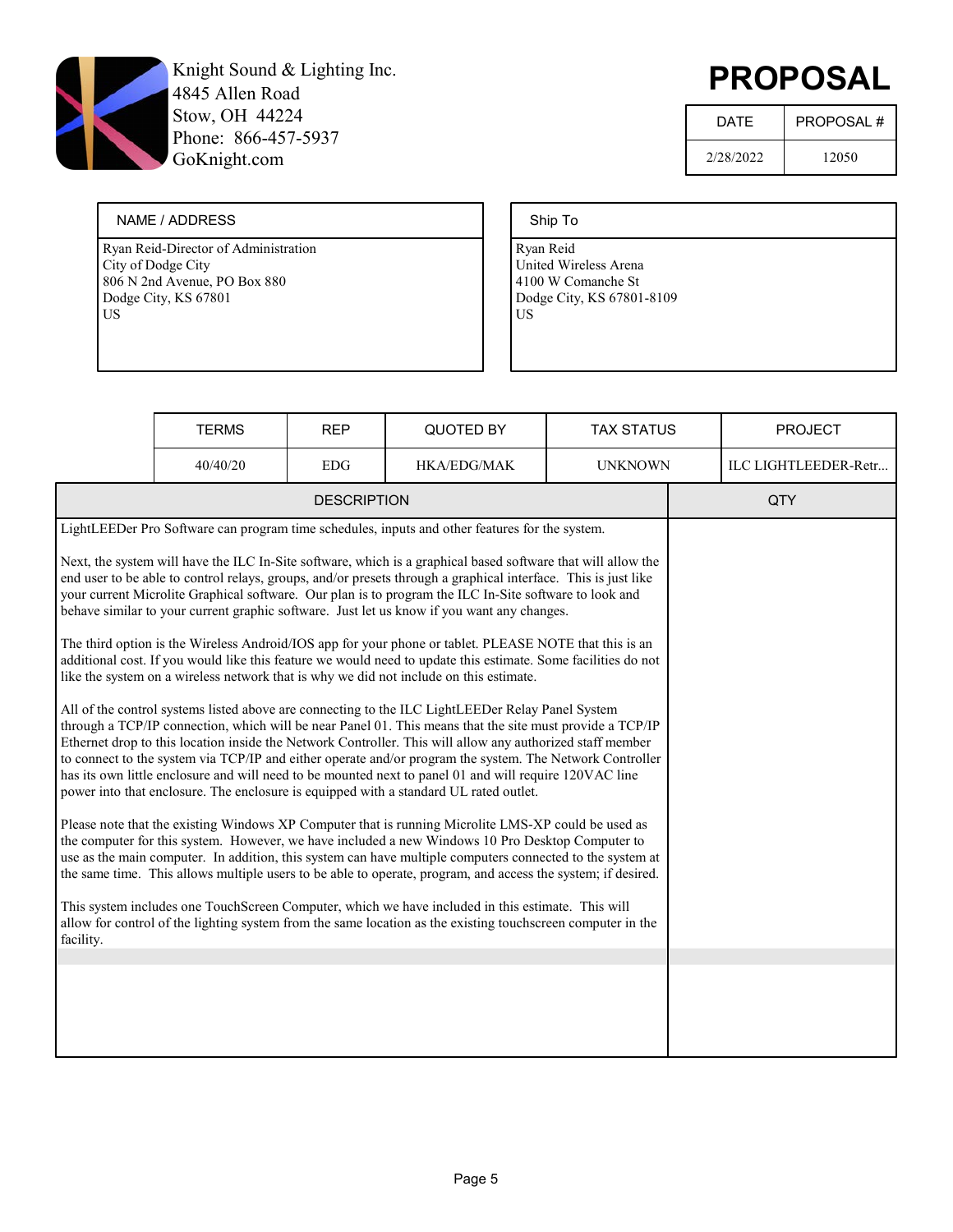

# PROPOSAL

| <b>DATF</b> | <b>PROPOSAL#</b> |
|-------------|------------------|
| 2/28/2022   | 12050            |

#### NAME / ADDRESS

Ryan Reid-Director of Administration City of Dodge City 806 N 2nd Avenue, PO Box 880 Dodge City, KS 67801 US

#### Ship To

|           | <b>TERMS</b>                                                   | <b>REP</b>         | <b>QUOTED BY</b>                                                                                                                                                                                                                                                                                                                                                                                                                                                                                                                                                                                                                                                                                                                                                                                                                                                                                                                                                 | <b>TAX STATUS</b> | <b>PROJECT</b>       |
|-----------|----------------------------------------------------------------|--------------------|------------------------------------------------------------------------------------------------------------------------------------------------------------------------------------------------------------------------------------------------------------------------------------------------------------------------------------------------------------------------------------------------------------------------------------------------------------------------------------------------------------------------------------------------------------------------------------------------------------------------------------------------------------------------------------------------------------------------------------------------------------------------------------------------------------------------------------------------------------------------------------------------------------------------------------------------------------------|-------------------|----------------------|
|           | 40/40/20                                                       | <b>EDG</b>         | HKA/EDG/MAK                                                                                                                                                                                                                                                                                                                                                                                                                                                                                                                                                                                                                                                                                                                                                                                                                                                                                                                                                      | <b>UNKNOWN</b>    | ILC LIGHTLEEDER-Retr |
|           |                                                                | <b>DESCRIPTION</b> |                                                                                                                                                                                                                                                                                                                                                                                                                                                                                                                                                                                                                                                                                                                                                                                                                                                                                                                                                                  |                   | QTY                  |
| estimate. | columns and then horizontal runs between the vertical columns. |                    | This estimate includes four (4) of the ILC Power Supply Repeaters (PSR), which can amplify the control<br>signal between the ILC Relay Panels. These will be installed around the ILC Relay Panel system as<br>needed. We may add and/or subtract ILC PSR as needed. The ILC PSR allow us to make the ILC<br>LightSync Network (communication between panels on the Category 5e/6 cable) as long as needed in the<br>facility. In addition, the ILC PSR allows us to split the control signal, so that we can have vertical<br>Each ILC LightLEEDer Relay Panel may have a low voltage input card for dry contact inputs. In the<br>facility there are a few low voltage input switches that turn on and off relays in the system. Each low<br>voltage input card is capable of four (4) inputs and we can add as many low voltage input cards as needed<br>in the system. This information is documented on the spreadsheet, which should be included with this |                   |                      |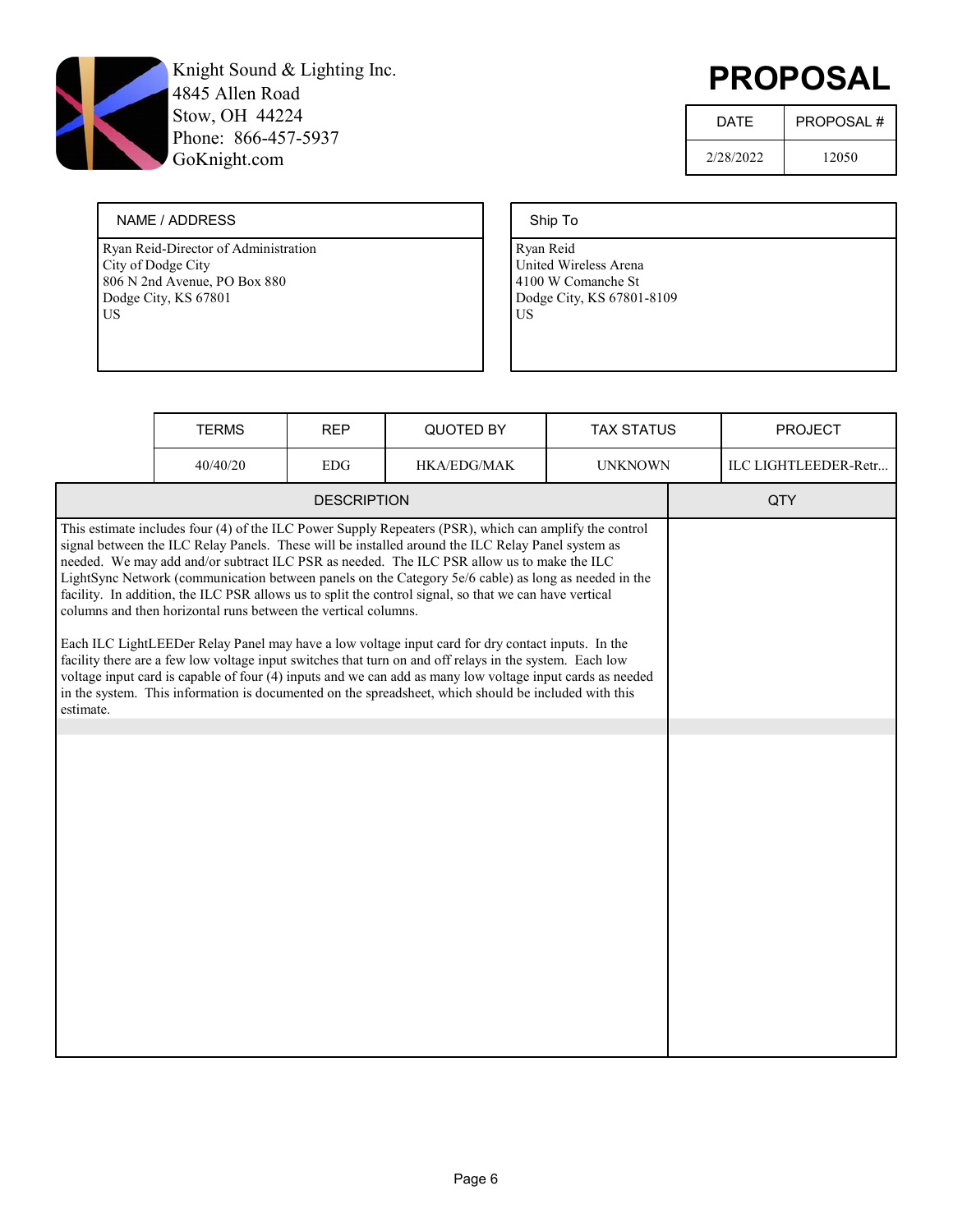

# PROPOSAL

| <b>DATF</b> | <b>PROPOSAL#</b> |
|-------------|------------------|
| 2/28/2022   | 12050            |

#### NAME / ADDRESS

Ryan Reid-Director of Administration City of Dodge City 806 N 2nd Avenue, PO Box 880 Dodge City, KS 67801 US

#### Ship To

|                                                                                                                                                                                                                                                                                                                                                                                                                            | <b>TERMS</b>                                                                                                                                                                                                                                                                                                                                                                                                                       | <b>REP</b>         | <b>QUOTED BY</b>                                                                                                                                                                                                                                                                                                               | <b>TAX STATUS</b> |  | <b>PROJECT</b>       |
|----------------------------------------------------------------------------------------------------------------------------------------------------------------------------------------------------------------------------------------------------------------------------------------------------------------------------------------------------------------------------------------------------------------------------|------------------------------------------------------------------------------------------------------------------------------------------------------------------------------------------------------------------------------------------------------------------------------------------------------------------------------------------------------------------------------------------------------------------------------------|--------------------|--------------------------------------------------------------------------------------------------------------------------------------------------------------------------------------------------------------------------------------------------------------------------------------------------------------------------------|-------------------|--|----------------------|
|                                                                                                                                                                                                                                                                                                                                                                                                                            | 40/40/20                                                                                                                                                                                                                                                                                                                                                                                                                           | <b>EDG</b>         | <b>HKA/EDG/MAK</b>                                                                                                                                                                                                                                                                                                             | <b>UNKNOWN</b>    |  | ILC LIGHTLEEDER-Retr |
|                                                                                                                                                                                                                                                                                                                                                                                                                            |                                                                                                                                                                                                                                                                                                                                                                                                                                    | <b>DESCRIPTION</b> |                                                                                                                                                                                                                                                                                                                                |                   |  | QTY                  |
|                                                                                                                                                                                                                                                                                                                                                                                                                            | <b>INSTALLATION AND PROGRAMMING PROCESS</b>                                                                                                                                                                                                                                                                                                                                                                                        |                    |                                                                                                                                                                                                                                                                                                                                |                   |  |                      |
| estimate.                                                                                                                                                                                                                                                                                                                                                                                                                  | In order to help in the process of showing how to complete the ILC LightLEEDer Relay Panel's Retrofit,<br>we have created a document, which shows how the process occurs. In addition, we will be happy to<br>provide a Knight Sound & Lighting Inc (KSL) technician for a day of training to show the qualified<br>personnel how to perform the retrofit on one of the relay panels at the facility. This is all included in this |                    |                                                                                                                                                                                                                                                                                                                                |                   |  |                      |
| touchscreen computer.                                                                                                                                                                                                                                                                                                                                                                                                      |                                                                                                                                                                                                                                                                                                                                                                                                                                    |                    | After this time, the qualified personnel will complete the ILC LightLEEDer Relay Panel Retrofit on all<br>fourteen (14) of the relay panels. In addition, the Category 5e/6 cable will be installed and completed.<br>Finally, the TCP/IP Network drop will be completed to panel 01 of the system, the main computer, and the |                   |  |                      |
| Once these items are completed by the qualified personnel (included), then the programming of the system<br>can be installed into the system and tested by KSL technicians. Prior to this time, KSL technicians will be<br>working to create the programming for all of the control systems, so that, the system is ready to be used<br>when the ILC LightLEEDer Relay Panel Retrofit and other items have been completed. |                                                                                                                                                                                                                                                                                                                                                                                                                                    |                    |                                                                                                                                                                                                                                                                                                                                |                   |  |                      |
| During this time, we will interact with the facilities' staff to determine if there are any changes that they<br>would like to make to the existing programming and/or graphics for the system. These items can be<br>changed during this entire process, but we will need to have a fairly complete idea of how the system<br>should be programmed.                                                                       |                                                                                                                                                                                                                                                                                                                                                                                                                                    |                    |                                                                                                                                                                                                                                                                                                                                |                   |  |                      |
| Once the programming has been completed, KSL technicians will work with the facilities' staff to test and<br>make sure that everything is working normal with the system.                                                                                                                                                                                                                                                  |                                                                                                                                                                                                                                                                                                                                                                                                                                    |                    |                                                                                                                                                                                                                                                                                                                                |                   |  |                      |
| <b>TRAINING</b>                                                                                                                                                                                                                                                                                                                                                                                                            |                                                                                                                                                                                                                                                                                                                                                                                                                                    |                    |                                                                                                                                                                                                                                                                                                                                |                   |  |                      |
| Finally, once the entire system is programmed and tested successfully, KSL technicians will provide two<br>(2) training sessions on two (2) separate days for up to four (4) hours on the operation, programming, and<br>maintenance of the system.                                                                                                                                                                        |                                                                                                                                                                                                                                                                                                                                                                                                                                    |                    |                                                                                                                                                                                                                                                                                                                                |                   |  |                      |
|                                                                                                                                                                                                                                                                                                                                                                                                                            |                                                                                                                                                                                                                                                                                                                                                                                                                                    |                    |                                                                                                                                                                                                                                                                                                                                |                   |  |                      |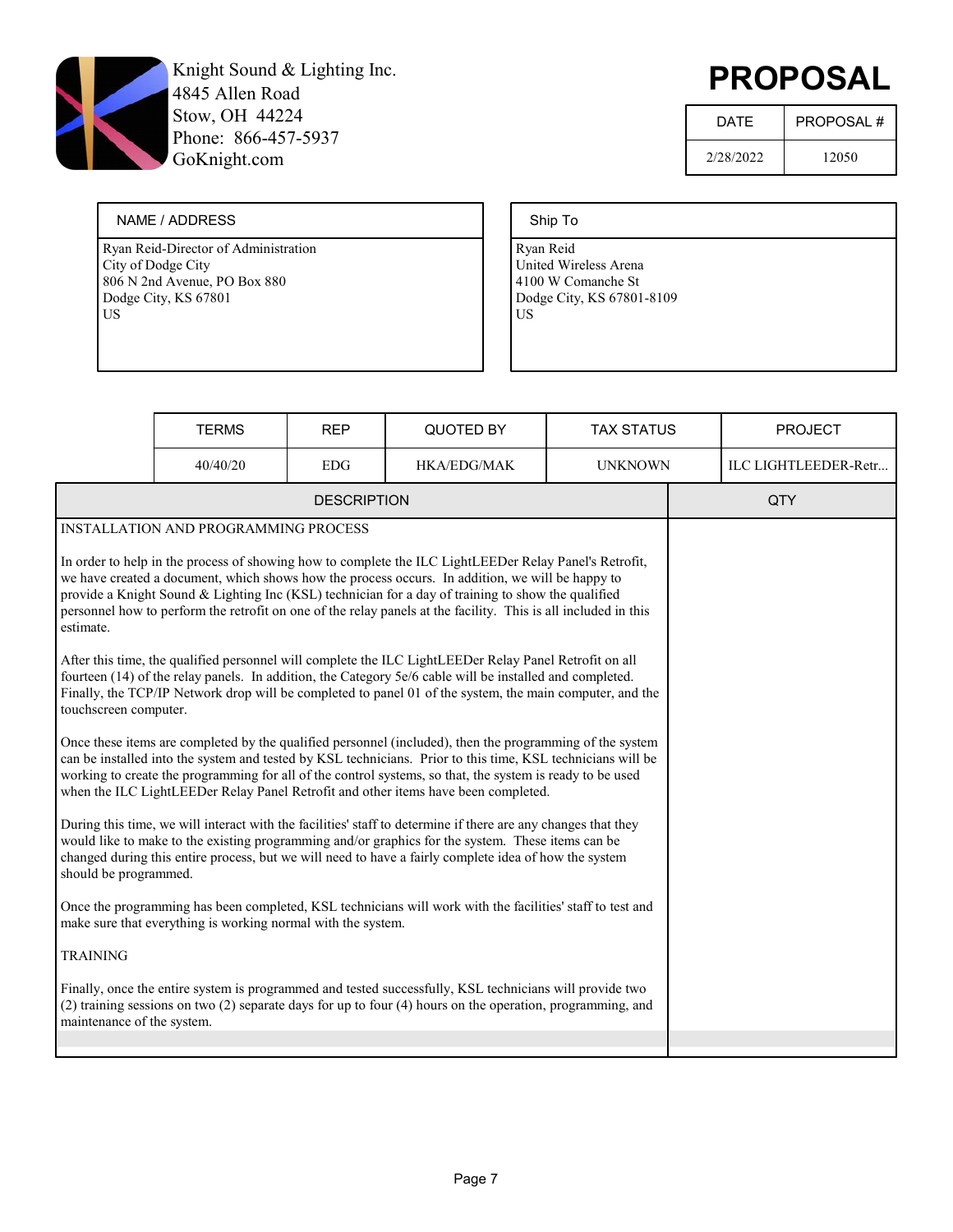

# PROPOSAL

| DATF      | <b>PROPOSAL#</b> |
|-----------|------------------|
| 2/28/2022 | 12050            |

#### NAME / ADDRESS

Ryan Reid-Director of Administration City of Dodge City 806 N 2nd Avenue, PO Box 880 Dodge City, KS 67801 US

#### Ship To

|                                                                                                                                                                                    | <b>TERMS</b>                                                                           | <b>REP</b>         | QUOTED BY                                                                                                                                                                                  | <b>TAX STATUS</b> | <b>PROJECT</b>       |
|------------------------------------------------------------------------------------------------------------------------------------------------------------------------------------|----------------------------------------------------------------------------------------|--------------------|--------------------------------------------------------------------------------------------------------------------------------------------------------------------------------------------|-------------------|----------------------|
|                                                                                                                                                                                    | 40/40/20                                                                               | <b>EDG</b>         | <b>HKA/EDG/MAK</b>                                                                                                                                                                         | <b>UNKNOWN</b>    | ILC LIGHTLEEDER-Retr |
|                                                                                                                                                                                    |                                                                                        | <b>DESCRIPTION</b> |                                                                                                                                                                                            |                   | QTY                  |
| <b>WARRANTY</b>                                                                                                                                                                    |                                                                                        |                    |                                                                                                                                                                                            |                   |                      |
|                                                                                                                                                                                    | for the new ILC LightLEEDer Relay Panel system.                                        |                    | After the system is complete, KSL will continue to provide technical support, programming, and backup                                                                                      |                   |                      |
|                                                                                                                                                                                    | $\sin(6)$ years for electronics and $\sin(6)$ years for the relays.                    |                    | All of the ILC Relay Panel Components will be covered under ILC's normal warranty time period, which is                                                                                    |                   |                      |
| completion of the project.                                                                                                                                                         |                                                                                        |                    | The labor services of Knight Sound & Lighting Inc are warranted for a period of one $(1)$ year from                                                                                        |                   |                      |
|                                                                                                                                                                                    | EXTENDED SUPPORT & SERVICE AVAILABILITY                                                |                    |                                                                                                                                                                                            |                   |                      |
| support of the system.                                                                                                                                                             |                                                                                        |                    | In addition, we offer preventative maintenance programs that can be purchased for continued on-site                                                                                        |                   |                      |
|                                                                                                                                                                                    | We offer field service visits at a billing of \$125.00 per hour, plus travel expenses. |                    |                                                                                                                                                                                            |                   |                      |
|                                                                                                                                                                                    |                                                                                        |                    | Phone support, e-mail, Zoom Meeting, and Remote Programming/Troubleshooting are free of charge for<br>the life of the system. We are available 24/7/365 to provide support on your system. |                   |                      |
| Knight Sound & Lighting Inc has been servicing and supporting lighting control systems for over thirty<br>(30) years. We will be here to provide support on the system, as needed. |                                                                                        |                    |                                                                                                                                                                                            |                   |                      |
|                                                                                                                                                                                    |                                                                                        |                    |                                                                                                                                                                                            |                   |                      |
|                                                                                                                                                                                    |                                                                                        |                    |                                                                                                                                                                                            |                   |                      |
|                                                                                                                                                                                    |                                                                                        |                    |                                                                                                                                                                                            |                   |                      |
|                                                                                                                                                                                    |                                                                                        |                    |                                                                                                                                                                                            |                   |                      |
|                                                                                                                                                                                    |                                                                                        |                    |                                                                                                                                                                                            |                   |                      |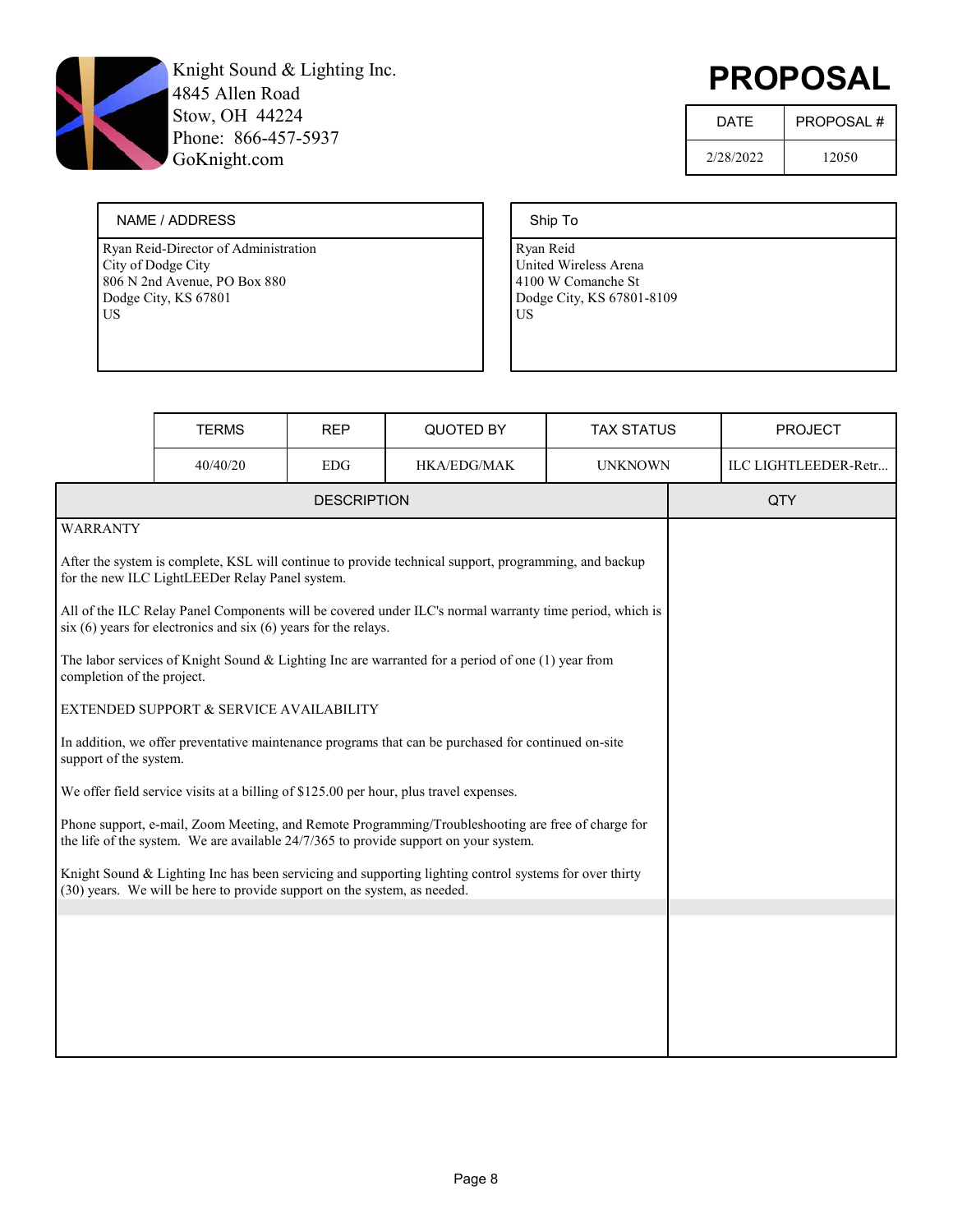

# PROPOSAL

| DATF      | PROPOSAL# |
|-----------|-----------|
| 2/28/2022 | 12050     |

#### NAME / ADDRESS

Ryan Reid-Director of Administration City of Dodge City 806 N 2nd Avenue, PO Box 880 Dodge City, KS 67801 US

#### Ship To

|                                                                                                                                                                                                                                                                                                                                               | <b>TERMS</b>                                                     | <b>REP</b>         | QUOTED BY                                                                                                 | <b>TAX STATUS</b> | <b>PROJECT</b>       |
|-----------------------------------------------------------------------------------------------------------------------------------------------------------------------------------------------------------------------------------------------------------------------------------------------------------------------------------------------|------------------------------------------------------------------|--------------------|-----------------------------------------------------------------------------------------------------------|-------------------|----------------------|
|                                                                                                                                                                                                                                                                                                                                               | 40/40/20                                                         | <b>EDG</b>         | <b>HKA/EDG/MAK</b>                                                                                        | <b>UNKNOWN</b>    | ILC LIGHTLEEDER-Retr |
|                                                                                                                                                                                                                                                                                                                                               |                                                                  | <b>DESCRIPTION</b> |                                                                                                           |                   | QTY                  |
| PAYMENT TERMS                                                                                                                                                                                                                                                                                                                                 |                                                                  |                    |                                                                                                           |                   |                      |
|                                                                                                                                                                                                                                                                                                                                               | signed Terms & Conditions at the time of order acceptance.       |                    | To accept this estimate, please provide a PO# and 40% deposit. We will also need a signed Proposal and    |                   |                      |
|                                                                                                                                                                                                                                                                                                                                               | An additional 40% is due with delivery of equipment to the site. |                    |                                                                                                           |                   |                      |
|                                                                                                                                                                                                                                                                                                                                               |                                                                  |                    | The final 20% is due within 30 days of panel completion, programming, testing, and training on system.    |                   |                      |
|                                                                                                                                                                                                                                                                                                                                               |                                                                  |                    | Sales Tax is not currently included in this estimate. If sales tax needs to be charged, please advise us. |                   |                      |
|                                                                                                                                                                                                                                                                                                                                               |                                                                  |                    | EXPECTED DELIVERY OF THE EQUIPMENT TO SITE & INSTALLATION TIME                                            |                   |                      |
|                                                                                                                                                                                                                                                                                                                                               |                                                                  |                    | Once we receive the PO# and 40% deposit, then all of the equipment will be ordered.                       |                   |                      |
| some panels ship sooner).                                                                                                                                                                                                                                                                                                                     |                                                                  |                    | Anticipated lead time is approximately 4 to 8 weeks to receive in the equipment (we will be able to have  |                   |                      |
| Once the equipment (first phase) ships to site we will coordinate with our electrical contractor and the<br>facility to setup a meeting at the site to go over the installation. We will want to coordinate with the<br>facility to have as small of an impact on the daily operations of the facility.                                       |                                                                  |                    |                                                                                                           |                   |                      |
| This means that the first installation visit will likely be about 6 to 9 weeks out from the date of order.<br>Subsequent installation dates will be timed with our electrical contractors install of the cables/panels as<br>well as KSL scheduling requirements. We will work with you to schedule the installation dates on the<br>project. |                                                                  |                    |                                                                                                           |                   |                      |
|                                                                                                                                                                                                                                                                                                                                               |                                                                  |                    |                                                                                                           |                   |                      |
|                                                                                                                                                                                                                                                                                                                                               |                                                                  |                    |                                                                                                           |                   |                      |
|                                                                                                                                                                                                                                                                                                                                               |                                                                  |                    |                                                                                                           |                   |                      |
|                                                                                                                                                                                                                                                                                                                                               |                                                                  |                    |                                                                                                           |                   |                      |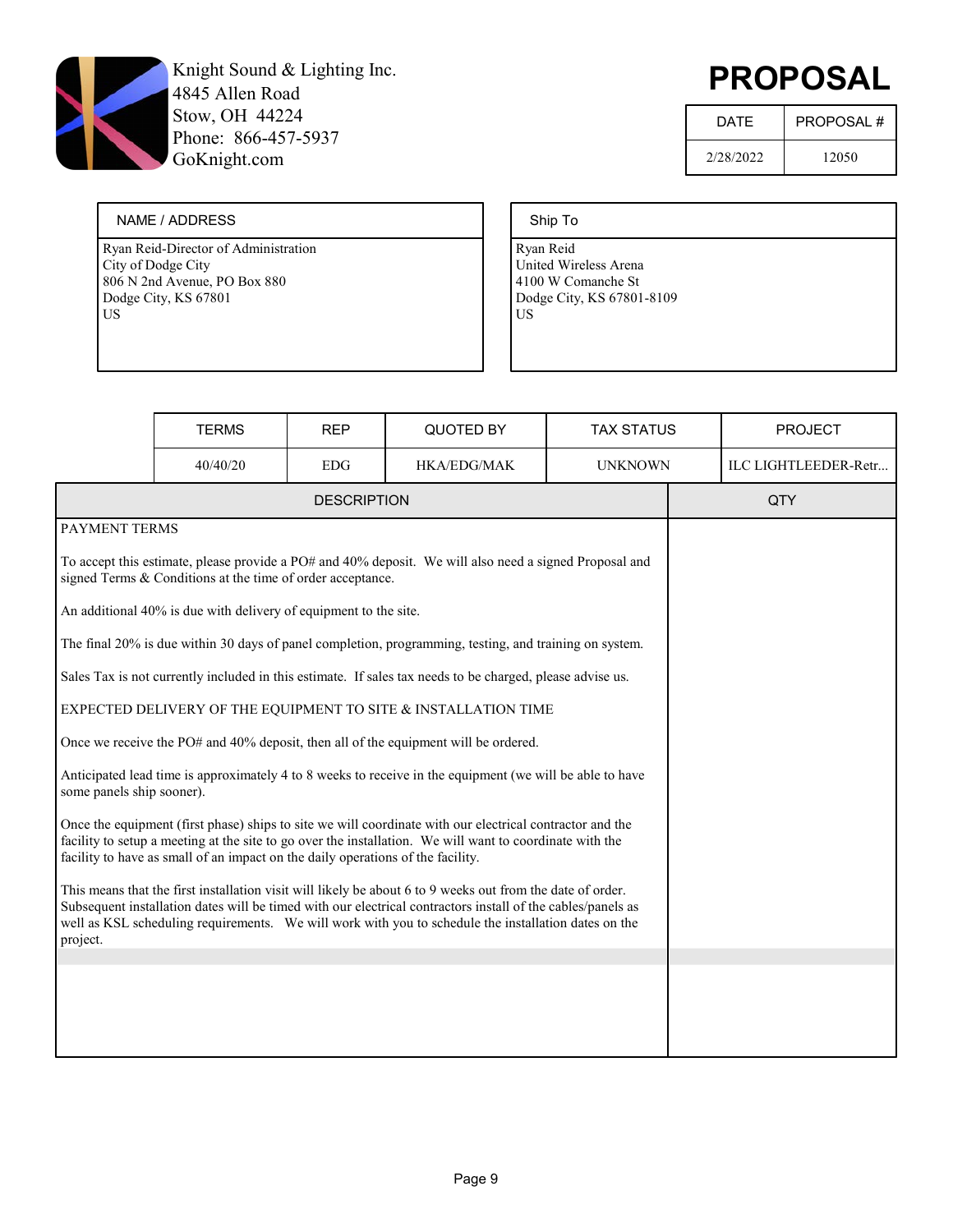

# PROPOSAL

| <b>DATF</b> | <b>PROPOSAL#</b> |
|-------------|------------------|
| 2/28/2022   | 12050            |

#### NAME / ADDRESS

Ryan Reid-Director of Administration City of Dodge City 806 N 2nd Avenue, PO Box 880 Dodge City, KS 67801 US

#### Ship To

|                                                                                                                                                                                | <b>TERMS</b>                                                                                                                              | <b>REP</b>         | QUOTED BY                                                                                                                                                                                                          | <b>TAX STATUS</b> | <b>PROJECT</b>       |
|--------------------------------------------------------------------------------------------------------------------------------------------------------------------------------|-------------------------------------------------------------------------------------------------------------------------------------------|--------------------|--------------------------------------------------------------------------------------------------------------------------------------------------------------------------------------------------------------------|-------------------|----------------------|
|                                                                                                                                                                                | 40/40/20                                                                                                                                  | ${\rm EDG}$        | HKA/EDG/MAK                                                                                                                                                                                                        | <b>UNKNOWN</b>    | ILC LIGHTLEEDER-Retr |
|                                                                                                                                                                                |                                                                                                                                           | <b>DESCRIPTION</b> |                                                                                                                                                                                                                    |                   | QTY                  |
| Have a wonderful day.<br>Sincerely,<br>Ed Gurski and Mark A Knight<br>Knight Sound & Lighting Inc.<br>Office: 866-457-5937<br>Ed Cell: 330-730-2437<br>Mark Cell: 330-283-2895 | to place an order, please contact our office.<br>Total sales tax calculated by AvaTax<br>Select this as a transaction's tax to use AvaTax |                    | Thank you for the opportunity to provide this estimate for the possible ILC LightLEEDer Relay Panel<br>Retrofit of the existing Microlite Relay Panels at United Wireless Arena. If there are any questions and/or |                   |                      |
| 40% Due w/Order<br>40% Due w/Equipment<br>20% Due upon Completion                                                                                                              |                                                                                                                                           |                    |                                                                                                                                                                                                                    | <b>TOTAL</b>      | \$125,900.00         |
|                                                                                                                                                                                | All proposals are good for 60 days. A signed proposal and attached<br>terms and conditions constitute a binding agreement.                |                    |                                                                                                                                                                                                                    | <b>SIGNATURE</b>  |                      |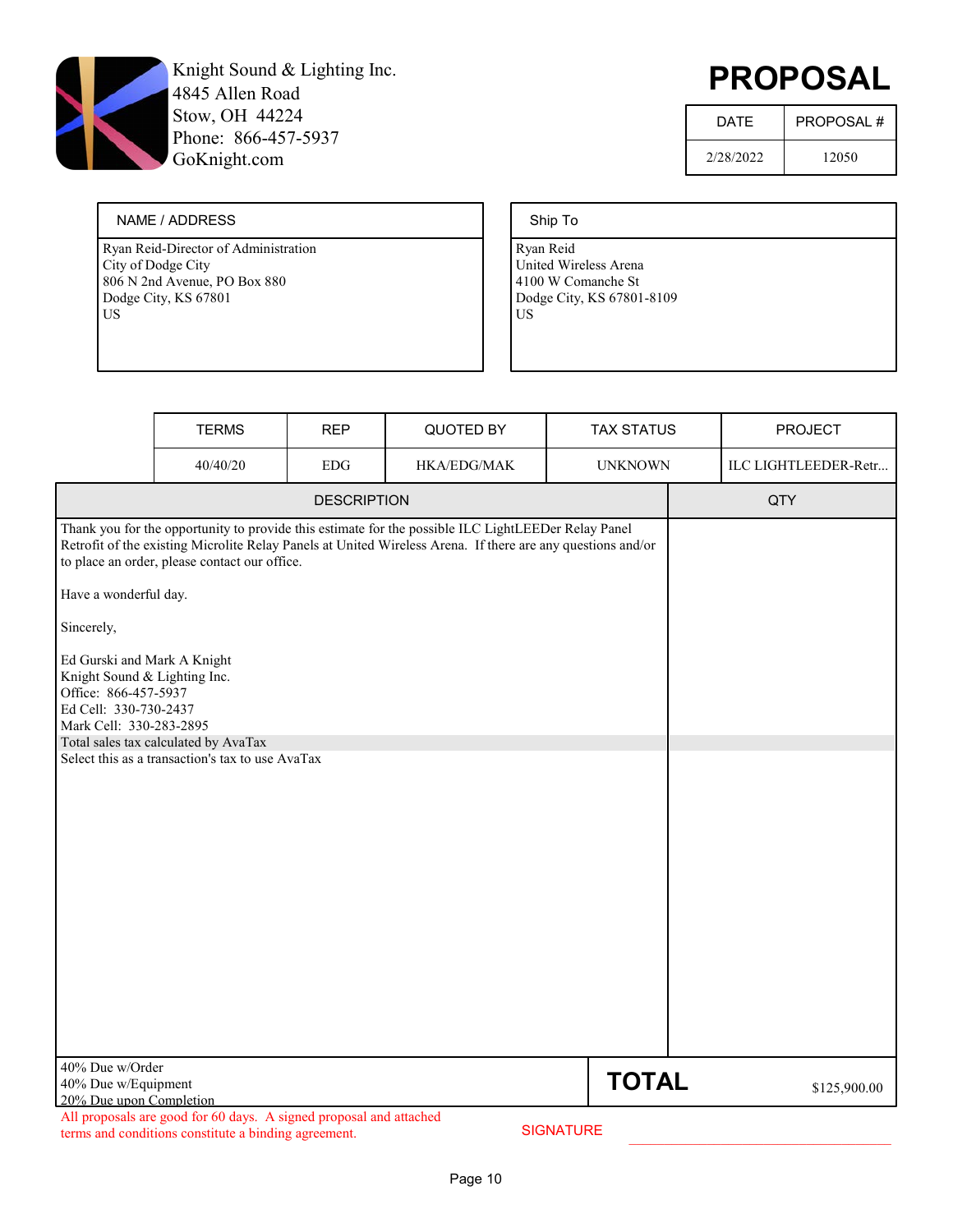

# PROPOSAL

| <b>DATF</b> | <b>PROPOSAL#</b> |
|-------------|------------------|
| 3/2/2022    | 12063            |

#### NAME / ADDRESS

Ryan Reid-Director of Administration City of Dodge City 806 N 2nd Avenue-PO Box 880 Dodge City, KS 67801 US

#### Ship To

|                                                                                                                                                                                                                                                                                                                                                        | <b>TERMS</b>                                                                                                                                                                                                               | <b>REP</b>         | QUOTED BY                                                                                                                                                                                                          | <b>TAX STATUS</b> |  | <b>PROJECT</b>          |  |
|--------------------------------------------------------------------------------------------------------------------------------------------------------------------------------------------------------------------------------------------------------------------------------------------------------------------------------------------------------|----------------------------------------------------------------------------------------------------------------------------------------------------------------------------------------------------------------------------|--------------------|--------------------------------------------------------------------------------------------------------------------------------------------------------------------------------------------------------------------|-------------------|--|-------------------------|--|
|                                                                                                                                                                                                                                                                                                                                                        | 40/40/20                                                                                                                                                                                                                   | <b>EDG</b>         | <b>MAK</b>                                                                                                                                                                                                         | <b>NEED CERT</b>  |  | Alternate RFP-5 Year PM |  |
|                                                                                                                                                                                                                                                                                                                                                        |                                                                                                                                                                                                                            | <b>DESCRIPTION</b> |                                                                                                                                                                                                                    |                   |  | QTY                     |  |
|                                                                                                                                                                                                                                                                                                                                                        | ALTERNATE RFP - EVENT CENTER LIGHTING RFP                                                                                                                                                                                  |                    |                                                                                                                                                                                                                    |                   |  |                         |  |
| cost.                                                                                                                                                                                                                                                                                                                                                  | Please note that all equipment in the "Event Center Lighting RFP" is warranted for a period of six (6) years<br>from the delivery of the equipment to the site. This is included in the original estimate at no additional |                    |                                                                                                                                                                                                                    |                   |  |                         |  |
|                                                                                                                                                                                                                                                                                                                                                        | Center Lighting RFP" is for the life at no additional cost.                                                                                                                                                                |                    | Please note that phone, e-mail, Zoom Meeting, and Remote Access Support of the system in the "Event                                                                                                                |                   |  |                         |  |
| the site.                                                                                                                                                                                                                                                                                                                                              |                                                                                                                                                                                                                            |                    | Please note that the "Event Center Lighting RFP" includes one (1) year of on-site support, as requested, by                                                                                                        |                   |  |                         |  |
| described below.                                                                                                                                                                                                                                                                                                                                       |                                                                                                                                                                                                                            |                    | This estimate would add five (5) years of additional on-site support, as described below. This support<br>would include regularly scheduled visits and emergency site visits (as needed) to the site for the items |                   |  |                         |  |
|                                                                                                                                                                                                                                                                                                                                                        |                                                                                                                                                                                                                            |                    |                                                                                                                                                                                                                    |                   |  |                         |  |
| MAINTENANCE-Preventative Maintenance Services for five (5) years on the programming,<br>troubleshooting, and repair of the system. This includes on-site support for the term of the contract and<br>free phone support for the life of the system. The ILC equipment will come with a six (6) year warranty<br>from the date of shipment to the site. |                                                                                                                                                                                                                            |                    |                                                                                                                                                                                                                    |                   |  | 1                       |  |
|                                                                                                                                                                                                                                                                                                                                                        | Please see a description of the preventative maintenance program that is listed below.                                                                                                                                     |                    |                                                                                                                                                                                                                    |                   |  |                         |  |
| Subtotal                                                                                                                                                                                                                                                                                                                                               |                                                                                                                                                                                                                            |                    |                                                                                                                                                                                                                    |                   |  |                         |  |
|                                                                                                                                                                                                                                                                                                                                                        |                                                                                                                                                                                                                            |                    |                                                                                                                                                                                                                    |                   |  |                         |  |
| below.                                                                                                                                                                                                                                                                                                                                                 |                                                                                                                                                                                                                            |                    | This preventative maintenance (PM) program will be based upon semi-annual (or bi-annual) visits to<br>United Wireless Arena for the upkeep of the new ILC LightLEEDer Microlite Retrofit System as outlined        |                   |  |                         |  |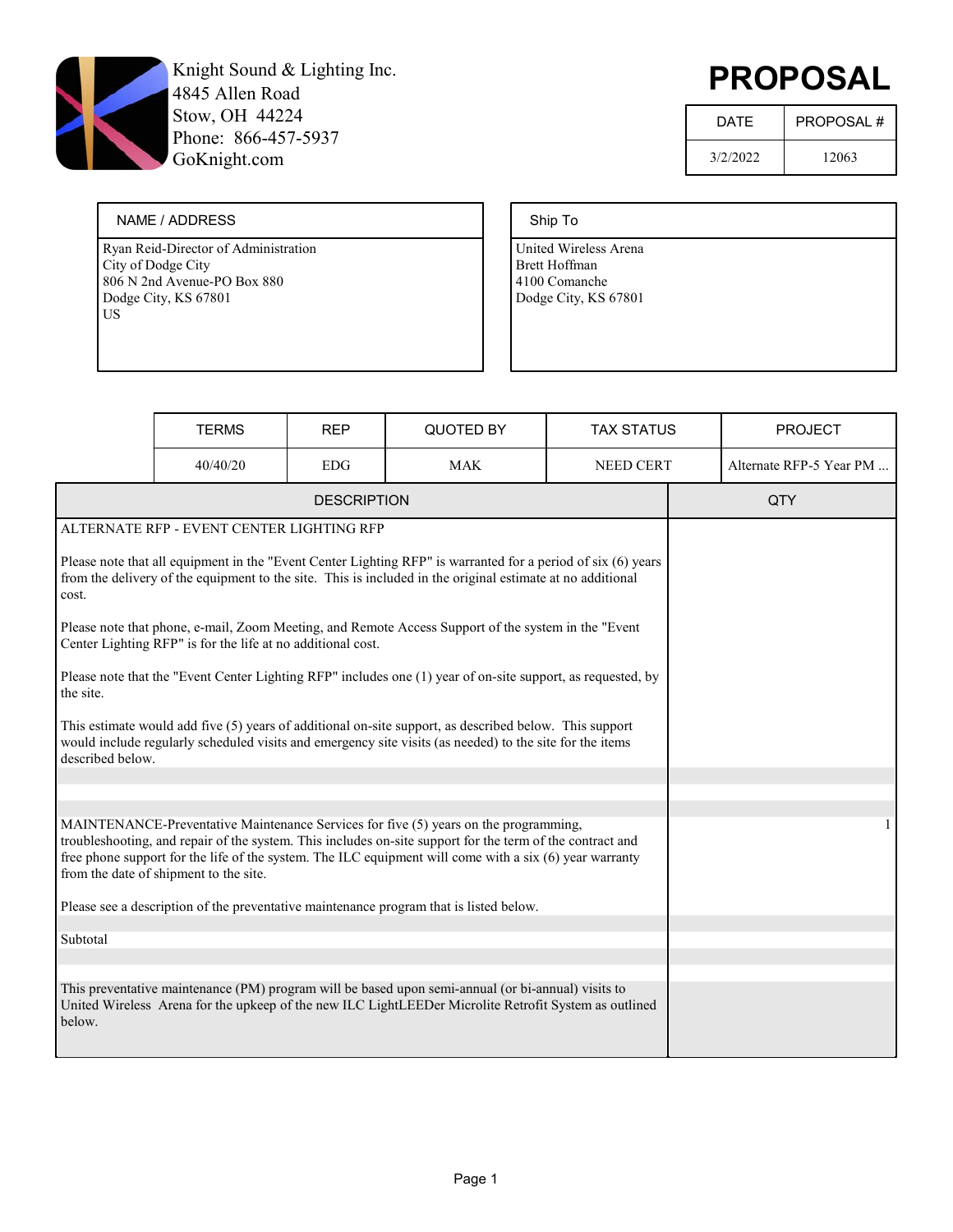

# PROPOSAL

| <b>DATF</b> | <b>PROPOSAL#</b> |
|-------------|------------------|
| 3/2/2022    | 12063            |

#### NAME / ADDRESS

Ryan Reid-Director of Administration City of Dodge City 806 N 2nd Avenue-PO Box 880 Dodge City, KS 67801 US

### Ship To

|                                                                                                                                                                                                                                                                                                                                                                                                                                                    | <b>TERMS</b>                                                             | <b>REP</b>         | <b>QUOTED BY</b>                                                                                                                                                                                             | <b>TAX STATUS</b> |  | <b>PROJECT</b>          |
|----------------------------------------------------------------------------------------------------------------------------------------------------------------------------------------------------------------------------------------------------------------------------------------------------------------------------------------------------------------------------------------------------------------------------------------------------|--------------------------------------------------------------------------|--------------------|--------------------------------------------------------------------------------------------------------------------------------------------------------------------------------------------------------------|-------------------|--|-------------------------|
|                                                                                                                                                                                                                                                                                                                                                                                                                                                    | 40/40/20                                                                 | <b>EDG</b>         | <b>MAK</b>                                                                                                                                                                                                   | <b>NEED CERT</b>  |  | Alternate RFP-5 Year PM |
|                                                                                                                                                                                                                                                                                                                                                                                                                                                    |                                                                          | <b>DESCRIPTION</b> |                                                                                                                                                                                                              |                   |  | QTY                     |
| 1) The PM program will include two (2) regularly scheduled site visits of one (1) Knight Sound &<br>Lighting (KSL) technician for a one (1) day site visit.                                                                                                                                                                                                                                                                                        |                                                                          |                    |                                                                                                                                                                                                              |                   |  |                         |
|                                                                                                                                                                                                                                                                                                                                                                                                                                                    | 2) Each site visit will last for up to eight (8) hours of on-site time.  |                    |                                                                                                                                                                                                              |                   |  |                         |
| 3) The regularly scheduled visits must occur with a minimum of three (3) weeks of lead time. The KSL<br>Scheduler will contact United Wireless Arena on a regular cycle of every six (6) months to schedule for the<br>regular PM visit. Please note that we will require the facility's help in finding "open" dates where no events<br>are occurring.                                                                                            |                                                                          |                    |                                                                                                                                                                                                              |                   |  |                         |
|                                                                                                                                                                                                                                                                                                                                                                                                                                                    | 4) The PM program will include the travel labor as part of the program.  |                    |                                                                                                                                                                                                              |                   |  |                         |
|                                                                                                                                                                                                                                                                                                                                                                                                                                                    | request a three (3) week lead time for scheduling the regular PM visits. |                    | 5) The PM program will include the travel expenses, such as airfare and hotel expenses. This is why we                                                                                                       |                   |  |                         |
| 6) During the PM visit, the KSL technician will test for the stability of the ILC LightSync Network and all<br>devices on the network. If any issues are found, the KSL technician will work to fix the issues. This will<br>include replacing parts that are spare in the system. Physical damage (cut wiring, lightning strike, and/or<br>power event (transformer failure)) is NOT included and additional charges MAY apply in this situation. |                                                                          |                    |                                                                                                                                                                                                              |                   |  |                         |
| 7) The KSL technician will test for stability of the communication between the "Main" Computer and the<br>"Remote" Touch Screen Computer included in this estimate. The KSL technician will work with the IT<br>staff of the facility to fix the communication issues and restore full control to the system (as needed). We<br>are not responsible for maintaining the facility's IT structure, but will assist in troubleshooting.               |                                                                          |                    |                                                                                                                                                                                                              |                   |  |                         |
| 8) The KSL technician will make any programming changes to the ILC LightLEEDer System during the<br>course of the regular PM visit, up to the eight (8) hours of cumulative on-site labor time.                                                                                                                                                                                                                                                    |                                                                          |                    |                                                                                                                                                                                                              |                   |  |                         |
| labor time.                                                                                                                                                                                                                                                                                                                                                                                                                                        |                                                                          |                    | 9) The KSL technician will upgrade any pertinent firmware and/or software being used by the ILC<br>LightLEEDer System during the course of the regular PM visit, up to eight (8) hours of cumulative on-site |                   |  |                         |
|                                                                                                                                                                                                                                                                                                                                                                                                                                                    |                                                                          |                    |                                                                                                                                                                                                              |                   |  |                         |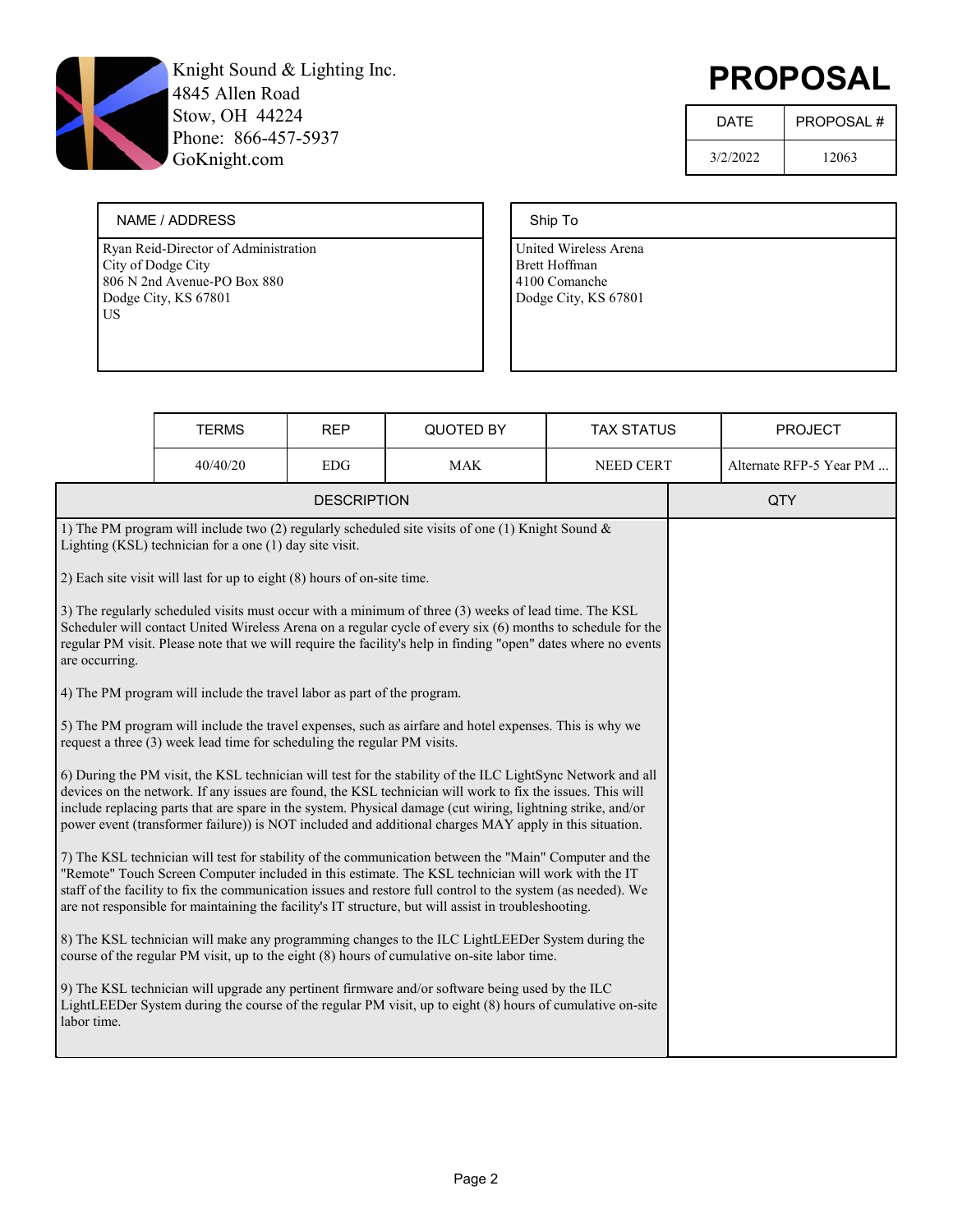

# PROPOSAL

| <b>DATF</b> | <b>PROPOSAL#</b> |
|-------------|------------------|
| 3/2/2022    | 12063            |

#### NAME / ADDRESS

Ryan Reid-Director of Administration City of Dodge City 806 N 2nd Avenue-PO Box 880 Dodge City, KS 67801 US

### Ship To

|                                                                                                                                                                                                                                                                                                                                                                                                                                                                                                                       | <b>TERMS</b>                                                                                                                                                                                                                                                                                                                   | <b>REP</b>         | QUOTED BY                                                                                                                                                                                                                                                                                                                                | <b>TAX STATUS</b> |  | <b>PROJECT</b>          |
|-----------------------------------------------------------------------------------------------------------------------------------------------------------------------------------------------------------------------------------------------------------------------------------------------------------------------------------------------------------------------------------------------------------------------------------------------------------------------------------------------------------------------|--------------------------------------------------------------------------------------------------------------------------------------------------------------------------------------------------------------------------------------------------------------------------------------------------------------------------------|--------------------|------------------------------------------------------------------------------------------------------------------------------------------------------------------------------------------------------------------------------------------------------------------------------------------------------------------------------------------|-------------------|--|-------------------------|
|                                                                                                                                                                                                                                                                                                                                                                                                                                                                                                                       | 40/40/20                                                                                                                                                                                                                                                                                                                       | <b>EDG</b>         | <b>MAK</b>                                                                                                                                                                                                                                                                                                                               | NEED CERT         |  | Alternate RFP-5 Year PM |
|                                                                                                                                                                                                                                                                                                                                                                                                                                                                                                                       |                                                                                                                                                                                                                                                                                                                                | <b>DESCRIPTION</b> |                                                                                                                                                                                                                                                                                                                                          |                   |  | QTY                     |
|                                                                                                                                                                                                                                                                                                                                                                                                                                                                                                                       | 10) The KSL technician will provide training to the staff and personnel of the facility on the operation,<br>programming, and maintenance of the ILC LightLEEDer System. The training sessions may be recorded<br>by the facility for future reference. Again, this is up to eight (8) hours of cumulative on-site labor time. |                    |                                                                                                                                                                                                                                                                                                                                          |                   |  |                         |
|                                                                                                                                                                                                                                                                                                                                                                                                                                                                                                                       |                                                                                                                                                                                                                                                                                                                                |                    | 11) The KSL technician will work with the site's staff to identify and provide a list of any replacement<br>parts that should be ordered to replace spare stock that has been used to repair the system.                                                                                                                                 |                   |  |                         |
|                                                                                                                                                                                                                                                                                                                                                                                                                                                                                                                       | support on their ILC LightLEEDer System.                                                                                                                                                                                                                                                                                       |                    | 12) KSL will maintain a 24/7/365 technical support phone and e-mail support for the facility to receive                                                                                                                                                                                                                                  |                   |  |                         |
| requested by the facility.                                                                                                                                                                                                                                                                                                                                                                                                                                                                                            |                                                                                                                                                                                                                                                                                                                                |                    | 13) KSL will make any requested programming changes to the ILC LightLEEDer System via remote<br>access, if the facility grants access. This can be requested at any time and we will make any changes, as                                                                                                                                |                   |  |                         |
|                                                                                                                                                                                                                                                                                                                                                                                                                                                                                                                       | discount on all items purchased during the PM program from KSL.                                                                                                                                                                                                                                                                |                    | 14) If the facility wants to purchase additional equipment from KSL, they will be given a ten (10) percent                                                                                                                                                                                                                               |                   |  |                         |
| 15) This PM program includes five (5) emergency PM visits that can occur at any time during the course<br>of the PM program. For example, the facility could use one (1) visit during the first year, no visits in the<br>second year, and three visits in the third year. Additional "banks" of emergency field service visits can be<br>purchase at any time from the facility.                                                                                                                                     |                                                                                                                                                                                                                                                                                                                                |                    |                                                                                                                                                                                                                                                                                                                                          |                   |  |                         |
| 16) An "emergency" PM visit is described as any site visit that must occur in less than a three (3) week<br>scheduling time. The emergency PM visit will be scheduled based upon the needs of the facility. This will<br>include up to a same day site visit for crisis intervention with the ILC LightLEEDer Control System. Most<br>crisis situations (99.9 percent) can be resolved over the phone and/or through remote access to the system.<br>However, we are available at any time for an emergency PM visit. |                                                                                                                                                                                                                                                                                                                                |                    |                                                                                                                                                                                                                                                                                                                                          |                   |  |                         |
| PM visits.                                                                                                                                                                                                                                                                                                                                                                                                                                                                                                            |                                                                                                                                                                                                                                                                                                                                |                    | 17) If the facility has a flexible time schedule and does NOT need an immediate site visit, let's say a week<br>or two weeks before the next visit, then the site visit MAY become a regular scheduled visit, assuming<br>airfares are not high. This will limit the number of emergency PM visits and allow the site to use its regular |                   |  |                         |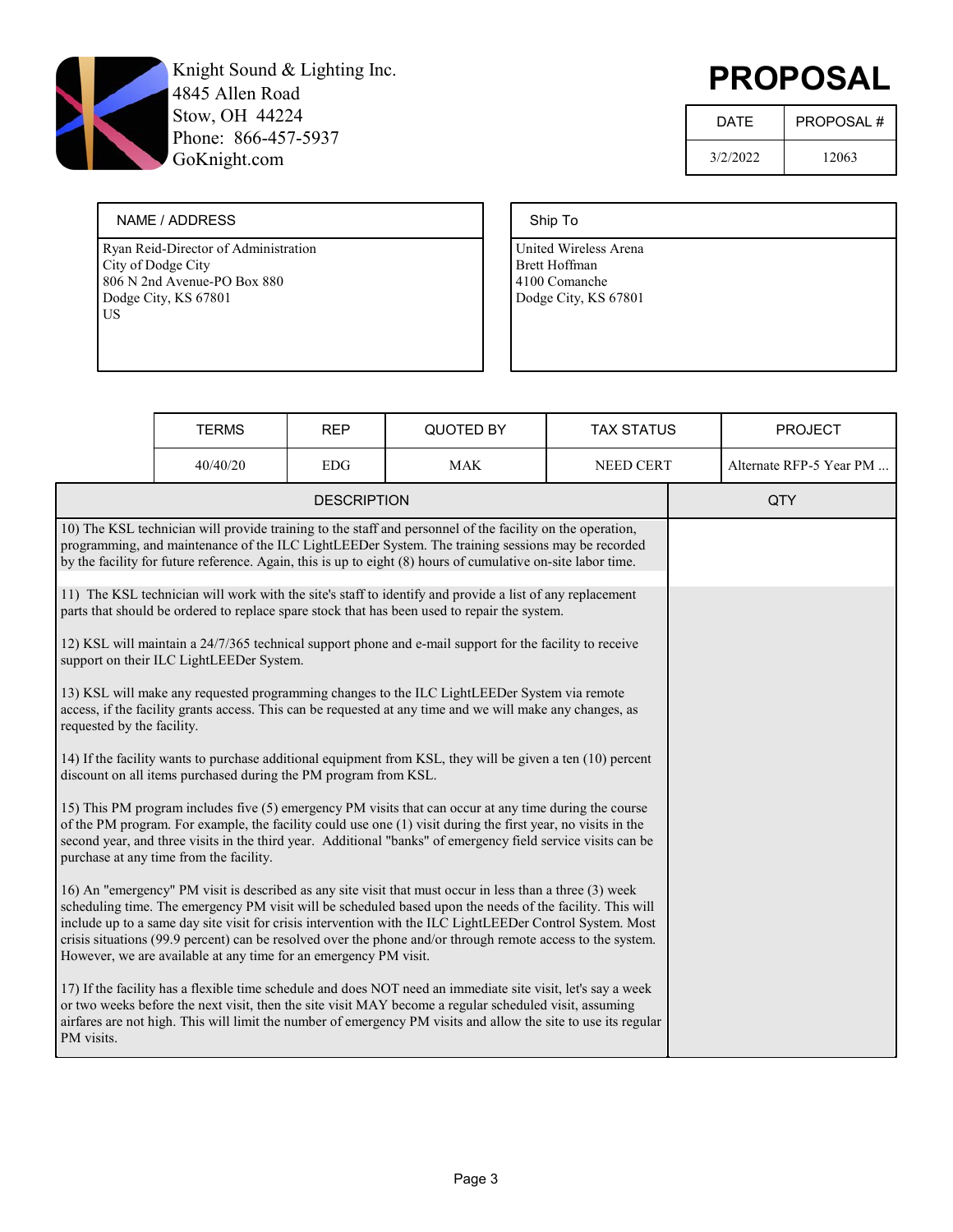

# PROPOSAL

| <b>DATF</b> | <b>PROPOSAL#</b> |
|-------------|------------------|
| 3/2/2022    | 12063            |

#### NAME / ADDRESS

Ryan Reid-Director of Administration City of Dodge City 806 N 2nd Avenue-PO Box 880 Dodge City, KS 67801 US

### Ship To

|                                                                                                                                                                                                                                                                                                            | <b>TERMS</b> | <b>REP</b> | QUOTED BY  | <b>TAX STATUS</b> |  | <b>PROJECT</b>          |
|------------------------------------------------------------------------------------------------------------------------------------------------------------------------------------------------------------------------------------------------------------------------------------------------------------|--------------|------------|------------|-------------------|--|-------------------------|
|                                                                                                                                                                                                                                                                                                            | 40/40/20     | <b>EDG</b> | <b>MAK</b> | <b>NEED CERT</b>  |  | Alternate RFP-5 Year PM |
| <b>DESCRIPTION</b>                                                                                                                                                                                                                                                                                         |              |            |            |                   |  | QTY                     |
| 18) The PM program moves the site to the front of the KSL scheduling when it needs an emergency visit.<br>Your site receives priority scheduling.                                                                                                                                                          |              |            |            |                   |  |                         |
| 19) The PM program is able to be extended into the future for continued support of the ILC LightLEEDer<br>Control System. The extension of the program can be done on an annual and/or a multiple year basis and<br>the program will be priced accordingly                                                 |              |            |            |                   |  |                         |
| [20] The PM program does NOT include any electrical work. All electrical work is outside of the PM<br>program and can be provided separately by the preferred electrical contractor.                                                                                                                       |              |            |            |                   |  |                         |
| [21] The PM program includes the ILC LightLEEDer components, programming, and software in this<br>estimate.                                                                                                                                                                                                |              |            |            |                   |  |                         |
| NOTE: The design of the PM program is flexible and we are willing to work with the site to adjust the PM<br>program to its technical support needs. If changes are desired, please let us know and we can adjust terms<br>and price accordingly. Thank you!                                                |              |            |            |                   |  |                         |
|                                                                                                                                                                                                                                                                                                            |              |            |            |                   |  |                         |
| This estimate would add five (5) years of additional on-site support, as described above for the ILC<br>LightLEEDer Microlite Retrofit at United Wireless Arena. This support would include regularly<br>scheduled visits and emergency site visits (as needed) to the site for the items described above. |              |            |            |                   |  |                         |
| Please note that all equipment in the "Event Center Lighting RFP" is warranted for a period of six (6) years<br>from the delivery of the equipment to the site. This is included in the original estimate at no additional<br>cost.                                                                        |              |            |            |                   |  |                         |
| Please note that phone, e-mail, Zoom Meeting, and Remote Access Support of the system in the "Event<br>Center Lighting RFP" is for the life at no additional cost.                                                                                                                                         |              |            |            |                   |  |                         |
| Please note that the "Event Center Lighting RFP" includes one (1) year of on-site support, as requested, by<br>the site.                                                                                                                                                                                   |              |            |            |                   |  |                         |